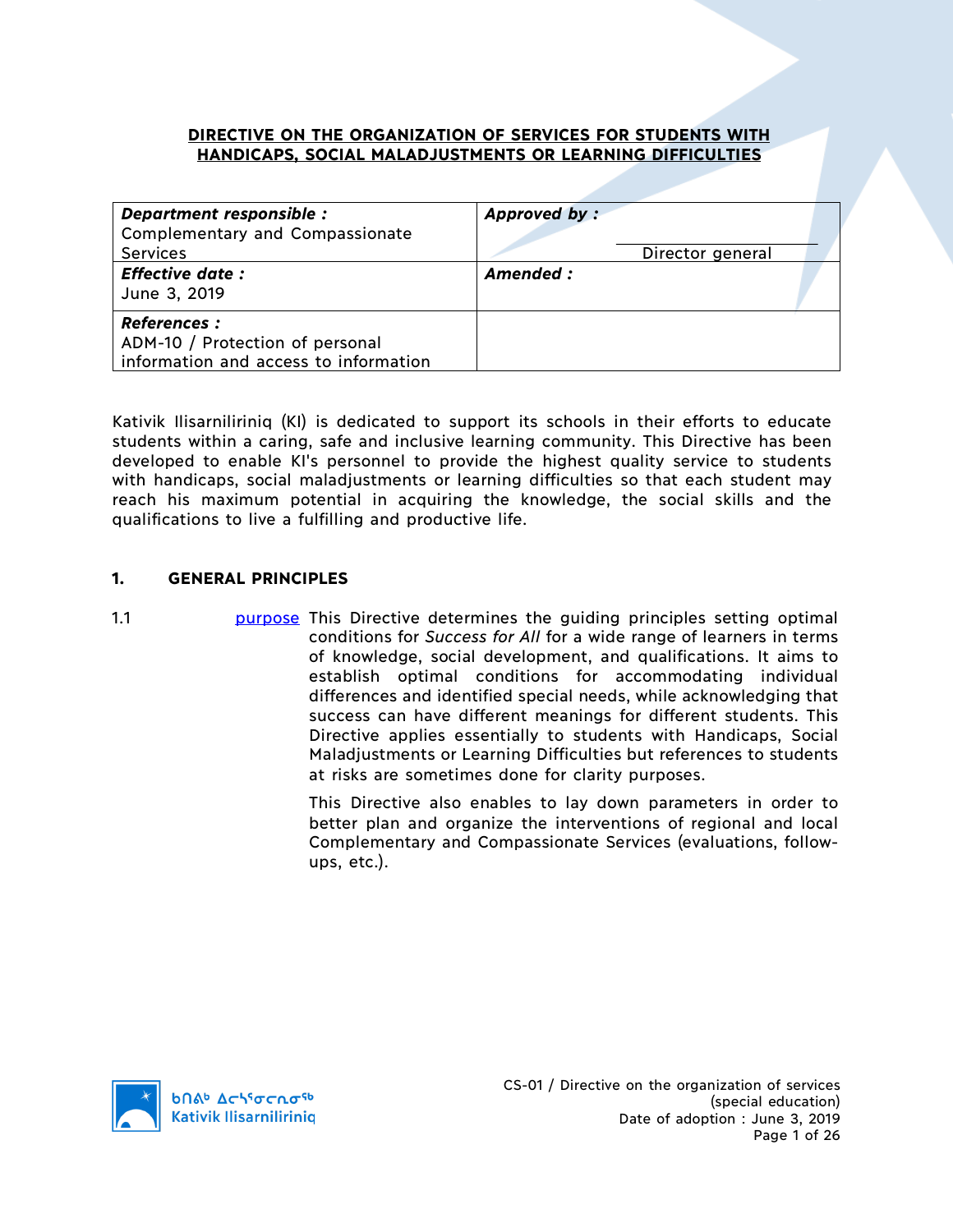1.2 **MEES** KI endorses the following six (6) lines of action proposed by the principles Ministère de l'Éducation et de l'Enseignement Supérieur (MEES) in its Directive<sup>1</sup>:

- Recognizing the importance of prevention and early intervention;
- Making the adaptation of educational services a priority for all those working with students with special needs;
- The educational services for students with special needs is organized based on the individual evaluation of their abilities and needs, by ensuring that these are provided in the most natural environment for the students, as close as possible to their place of residence, and by favouring the students' integration into regular classes;
- Creating a true educational community, starting with the child and the parents and continuing with outside partners and community organizations;
- Devoting particular attention to at-risk students;
- Developing methods for evaluating students' educational success in terms of knowledge, social development and qualifications, assessing the quality of services and reporting results.
- 1.3 **basic In formulating the present Directive, KI is motivated by the** principles following principles:
	- a) education is of crucial importance to the growth and development of all children;
	- b) education of students with special needs:
		- i. must be individualized since these children often have varying degrees of ability and educational achievement;
		- ii. requires a wide range of programs and services and KI will work towards as wide a variety of delivery of services that its resources and personnel will permit.

 $\overline{a}$ 

<sup>1</sup> "Organization of Educational Services for At-Risk Students and Students with Handicaps, Social Maladjustments or Learning Difficulties.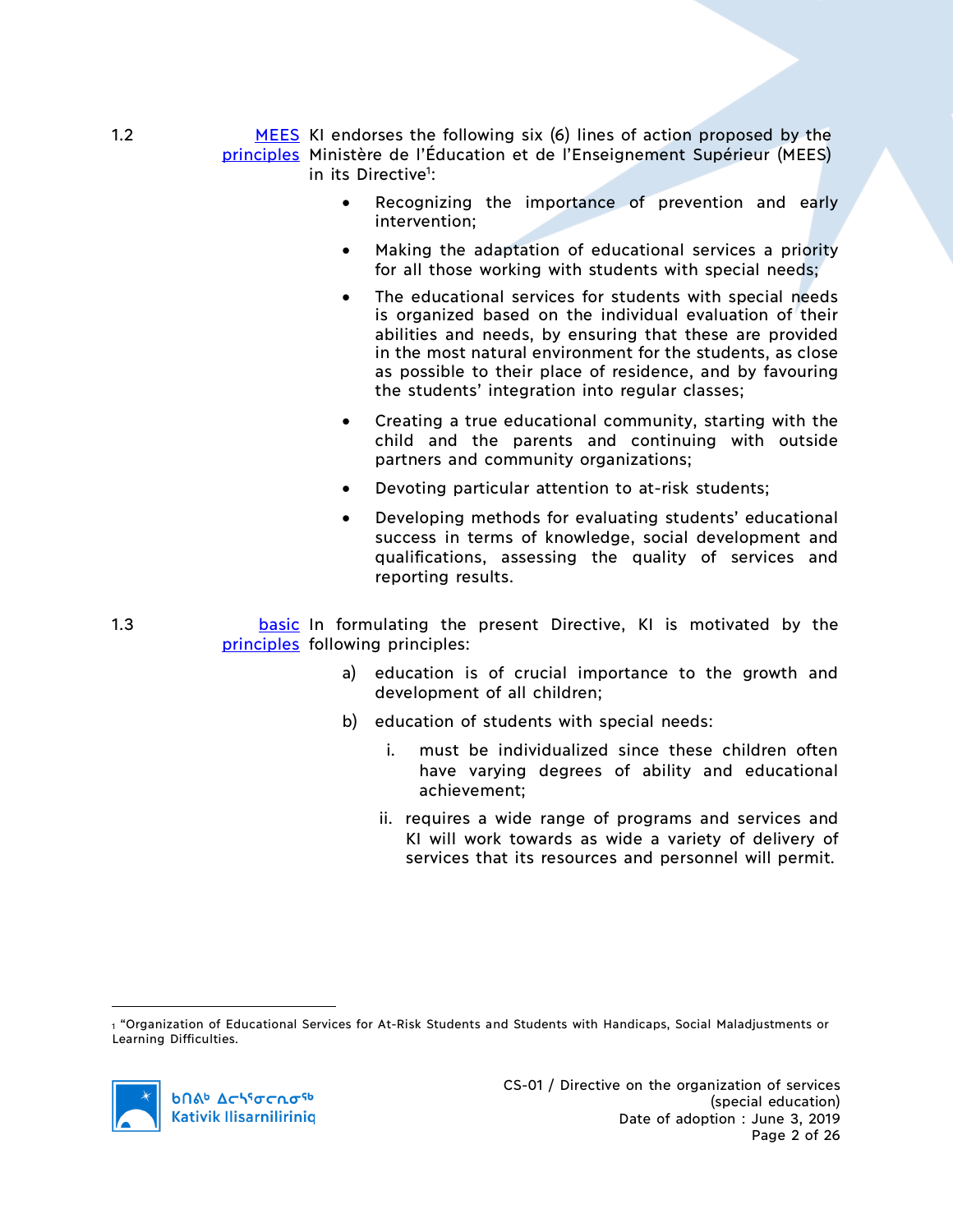This would include pedagogical counsellor support for both evaluation and follow-up; mother tongue special education services to identified students; second language special education services where possible; and special education technicians and attendants for certain handicapped students. KI could also play a role with those students who need a full-time special school, home or hospital instruction or residential placement;

c) KI must promote and support the use of appropriate linguistic diagnostic tools and techniques which have been developed for Inuit students. This is vital since Inuit students are part of a specific and unique linguistic group and cultural context, involving challenges in planning special education intervention.

Evaluation of students should be done in the students' mother tongue, and the tools and measures for identifying learning disabilities should be culturally appropriate and adapted to the students. Therefore, Inuit professionals must be involved in the development of the tools and interpretation of the results.

1.4 **integration** Students with special needs are integrated in regular classes or in regular groups when it has been established on the basis of their classes evaluations that their integration would facilitate their learning and social development and would not impose excessive constraints or significantly undermine the rights of other students.

> In the event that full integration in a regular class is not suitable for the specific needs of a student with special needs or imposes excessive constraints or significantly undermines the rights of other students, KI may provide partial integration or other types of services, such as referral to special classes in a regular school, special programs, or specialized school.

1.5 **1.5** legal This Directive is adopted in accordance with applicable framework legislations and guidelines, and more particularly the following:

- The *Quebec Charter of Human Rights and Freedoms*, CQLR, c. C- 12;
- The *Education Act for Cree, Inuit and Naskapi Native Persons*, CQLR, c. I-14;
- The *Act Respecting Access to Documents Held by Public Bodies and the Protection of Personal Information*, CQLR, c. A-2.1;

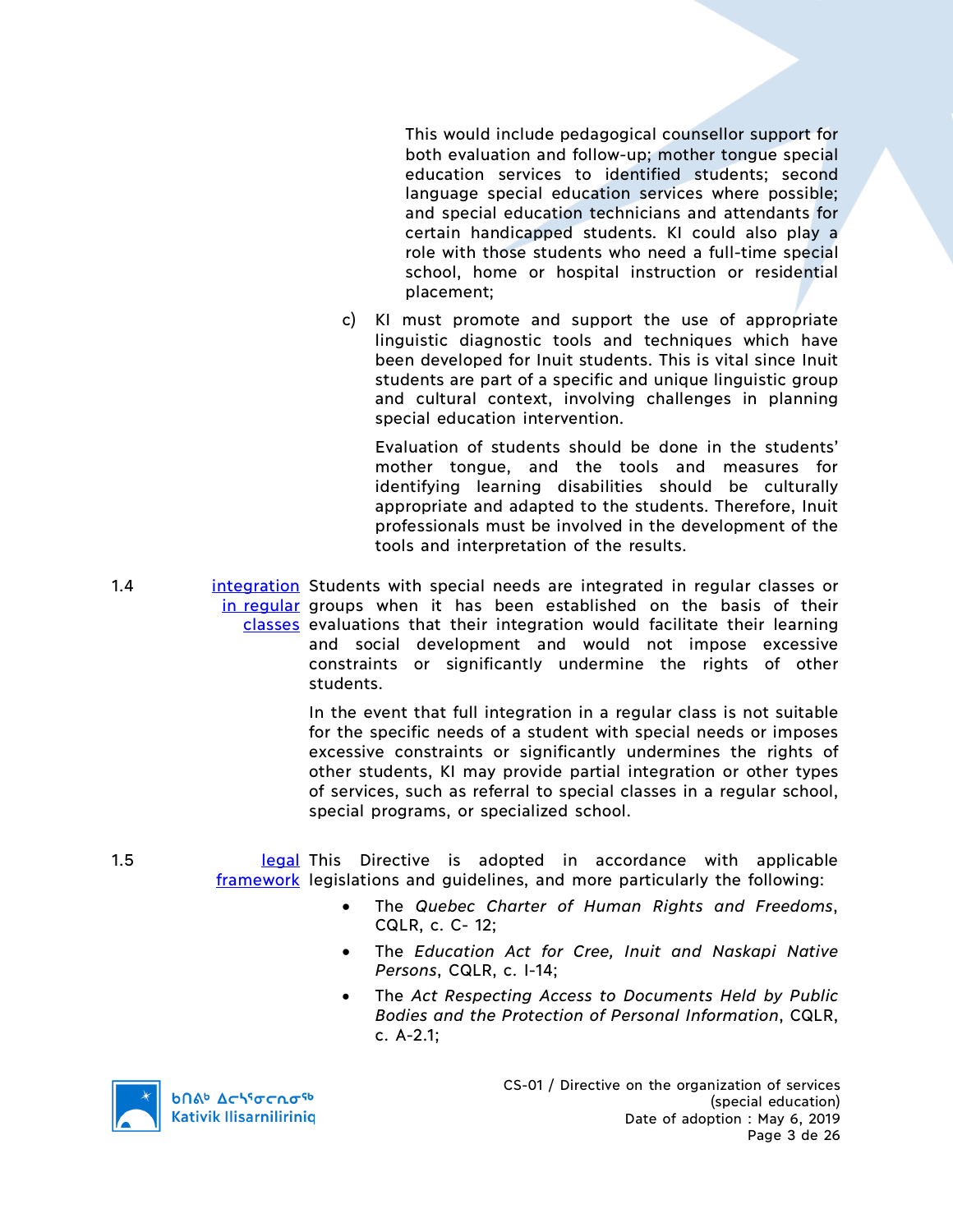- The *Youth Protection Act*, CQLR, c. P-34.1;
- The Civil Code of Quebec:
- The Collective Agreements in effect;
- "*Adapting Our Schools to the Needs of All Students, Policy on Special Education*2;
- "*Organization of Educational Services for At-Risk Students and Students With Handicaps, Social Maladjustments or Learning Difficulties*", MELS 2007

# **2. DEFINITIONS**

- 2.1 **definitions** In this Directive, the following words or expressions mean:
	- a) **Adaptation:** type of measures usually named in a IEP involving changes in the learning situation and / or evaluation of a student with special needs; the level of difficulty of the tasks to be performed; the requirements and the criteria of evaluation of the targeted competencies are not changed;
	- b) **Director:** the Director of Complementary and Compassionate Services;
	- c) **Local Committee (Special Ed. Committee):** the Committee created at the local level to study and make recommendations on special ed. students;
	- d) **Complementary and Compassionate Services:** this service is responsible for students at risk and students with special needs;
	- e) **Individual Education Plan (IEP)**: a written plan developed for a student with special needs which describes the educational goals, modifications, and/or adaptations for the student, evaluation timeline and the services that are to be provided;
	- f) **MEES:** Ministère de l'Éducation et de l'Enseignement Supérieur;
	- g) **Modification**: type of exceptional measures named in a EIP involving changes in the nature of the learning situation of a student with special needs; the level of difficulty of the tasks to be performed, the requirements and the criteria of evaluation of the targeted competencies are changed;

<sup>2</sup> *Ministère de l'Éducation, 1999*



 $\overline{a}$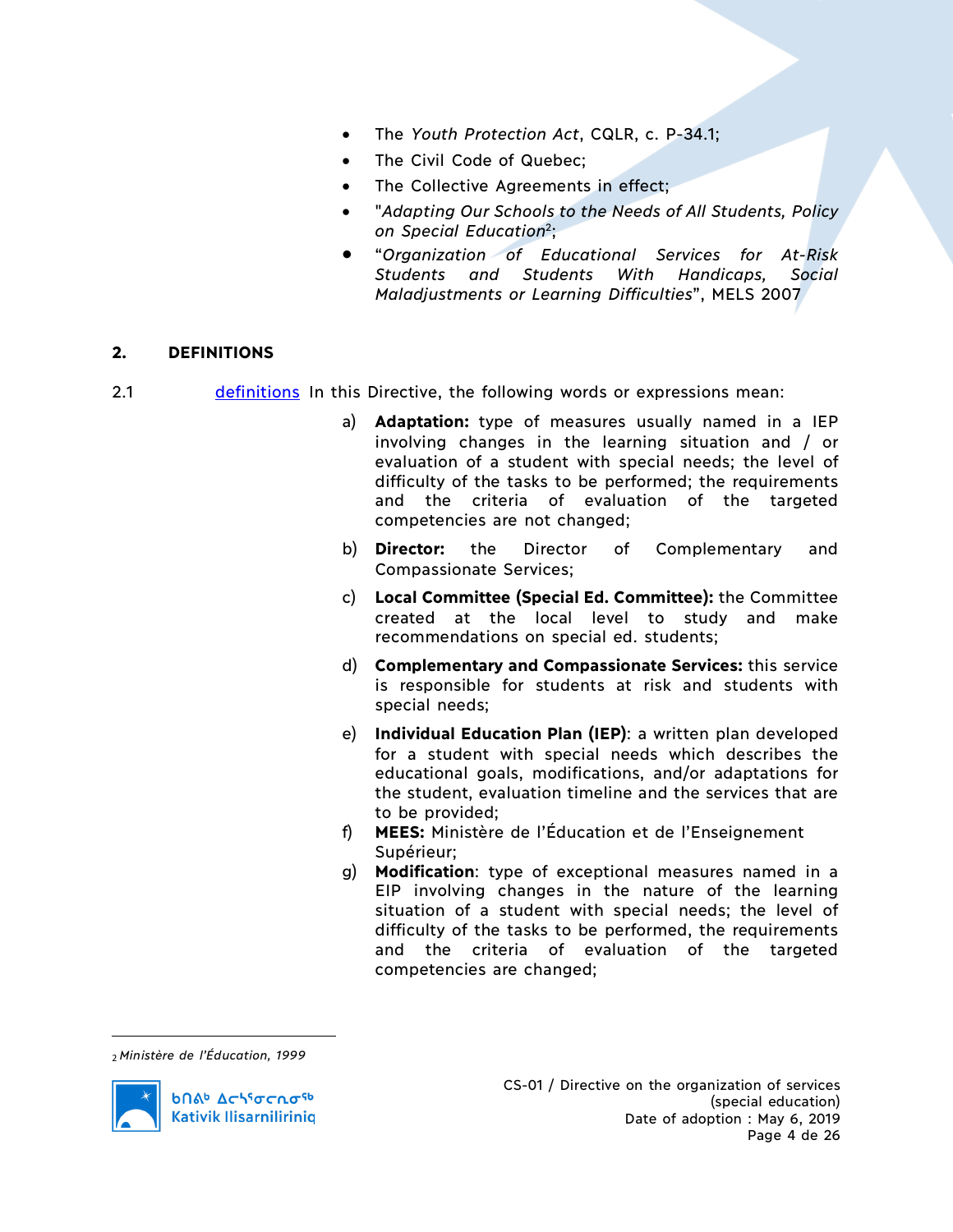- h) **parents:** mother or father of a student, legal guardian or foster parents of a student;
- i) **Principal**: school Principal or his delegate;
- j) **Professional:** psychologist, speech therapist, psychoeducator, social worker, etc.;
- k) **Special education counsellor**: the resource person at the regional level responsible to assist the schools in providing special education services;
- l) **SIS**(or DASH): Student Information Services (Digital Student Monitoring) containing the information related to any student (academic, etc.);
- m) **Student with special needs (EHDAA)**: student with handicap(s), social maladjustment(s) or learning difficulty(ies) as defined by the criteria set by MEES and who has been formally identified by Complementary and Compassionate Services.
- 2.2 The definitions of the various disabilities, handicaps and social and emotional maladjustments are those found in the document Organization of Educational Services for At-Risk Students and Students With Handicaps, Social Maladjustments or Learning Difficulties, MELS 2007.

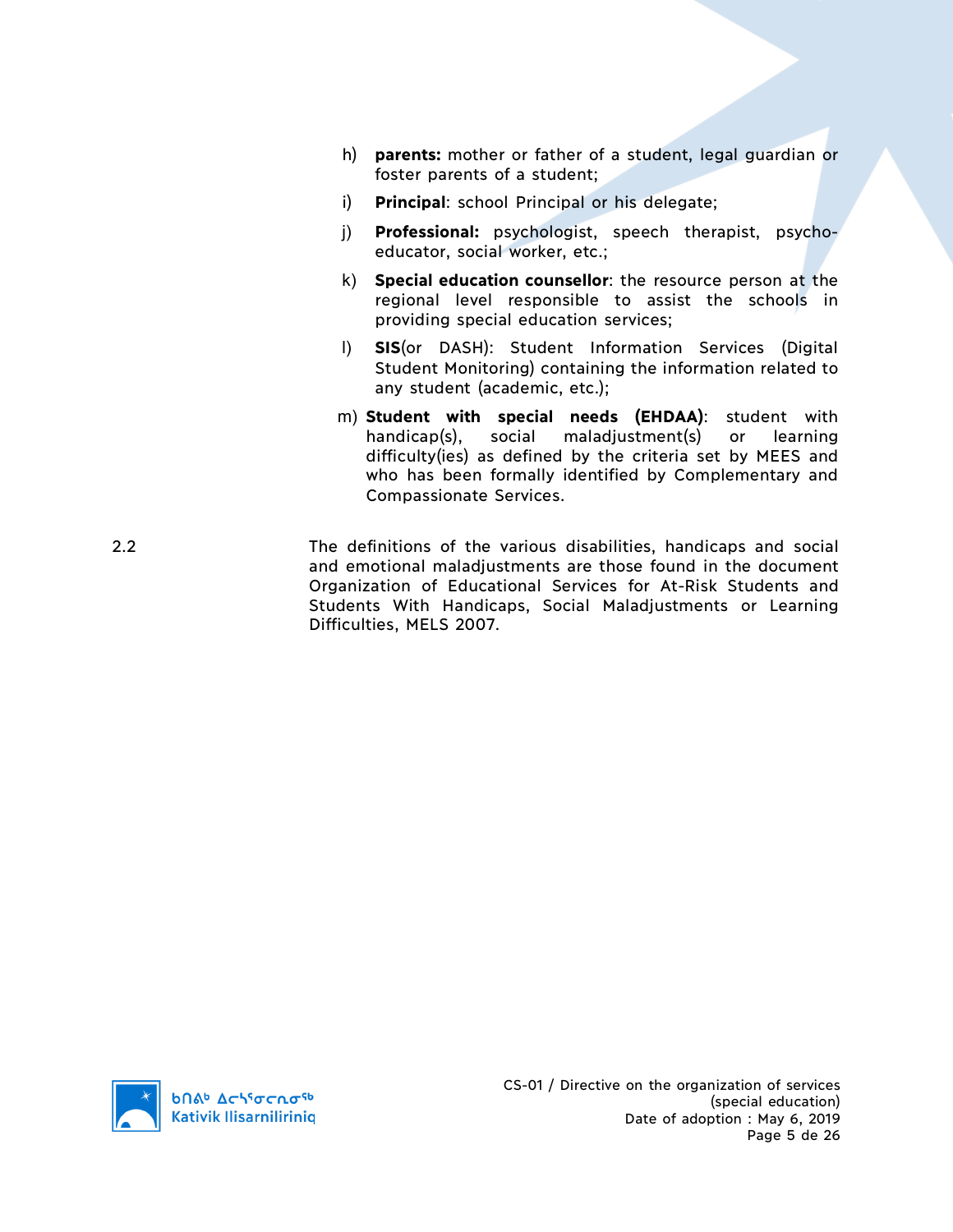# **3. SUMMARY OF STAGES**

The stages can be summarized as follows with a reference to the corresponding section of the present Directive.



# **4. SUPPORT SERVICES FOR STUDENTS AND TEACHERS**

- 4.1 **principle** Support services for students and support services for teachers are interrelated. Those services are not mutually exclusive and certain student support services also constitute teacher support services, and vice versa.
	- determination/ The support services which may be provided to a student or a ressources teacher are allocated within the parameters of the financial resources available and taking into consideration the best interests of the students and the teachers.

**b**Πል<sup>b</sup> Δςιγσς ησ<sup>ς 6</sup> **Kativik Ilisarnilirinig**  CS-01 / Directive on the organization of services (special education) Date of adoption : May 6, 2019 Page 6 de 26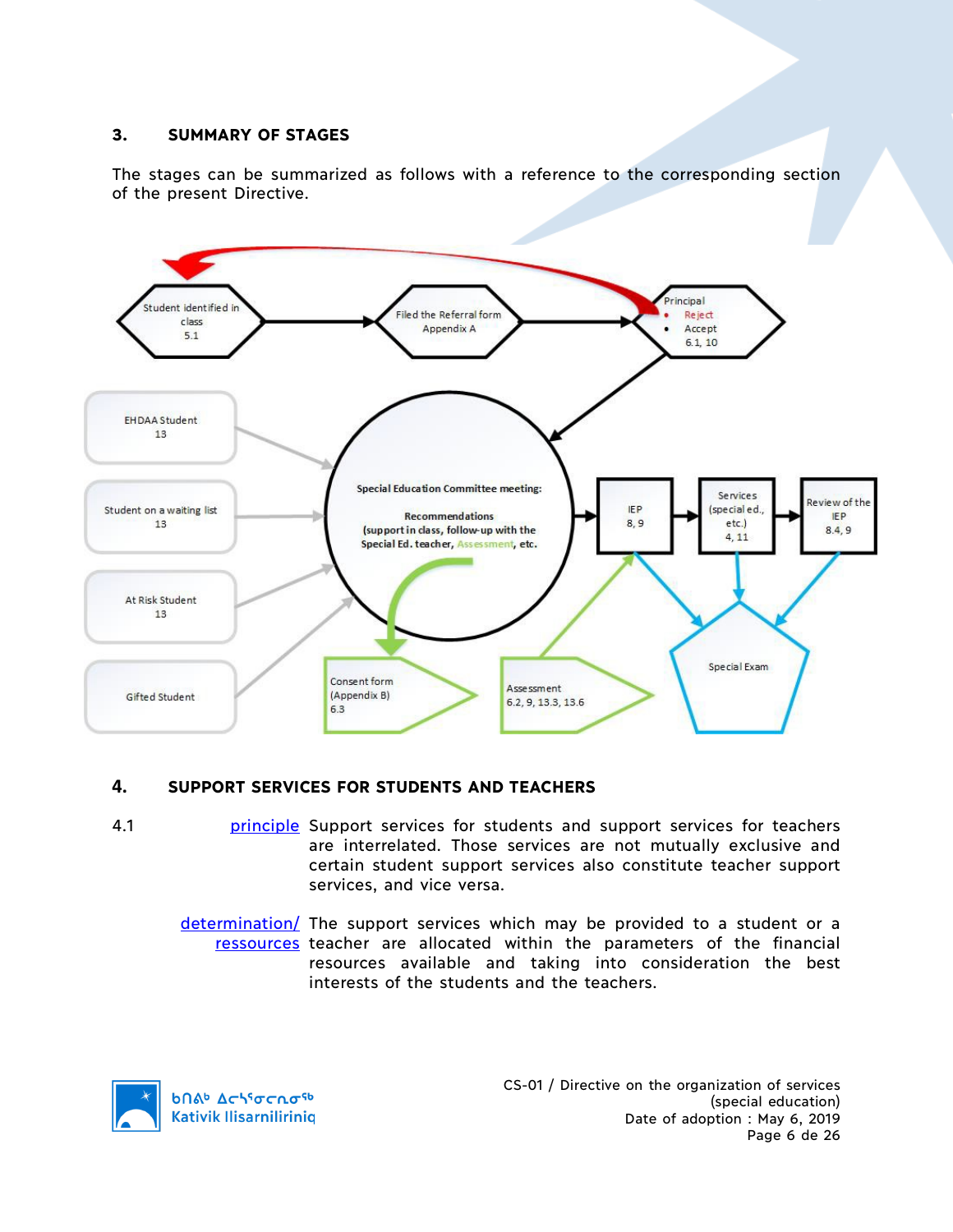The support services which may be provided to a student or teacher are determined by the Principal, in accordance with the assessment of the student's needs, and in conformity with the collective agreement and school regulations in effect.

4.2 **prevention** Assistance or support services can also be provided to students (tertiary) who have not been identified as students with special needs, whether or not under an IEP. This can be for prevention purposes, where the students are experiencing difficulties that would make them vulnerable without early intervention in collaboration with Complementary and Compassionate Services.

## **5. IDENTIFICATION**

The identification process is intended to detect the students who are likely to be considered as students with special needs so as to refer them as expeditiously as possible towards the services that they need.

5.1 request from When a teacher detects in his classroom a student who, in his the teacher opinion, shows persistent specific difficulties, he reports it to the Principal by indicating the problem(s) faced by the student and the various measures that the teacher has implemented. This approach is necessary in order to ask for support services or for the Local Committee to study the case.

> In relation thereto, the teacher must complete the form provided in *Appendix A*.

5.2 **committee When necessary, the Principal calls a meeting of the Local** Committee within 15 days of accepting the request (**Appendix A**) a from the teacher.

#### **6. REFERRAL**

- 6.1 **preliminary The Principal is responsible for the process leading to** decision identification of students with special needs, respecting MEES and KI guidelines and in this regard, the Principal will:
	- a) consult with the teacher and the Committee, whereupon he may request additional information;
	- b) request additional assessment or consultation, as needed;

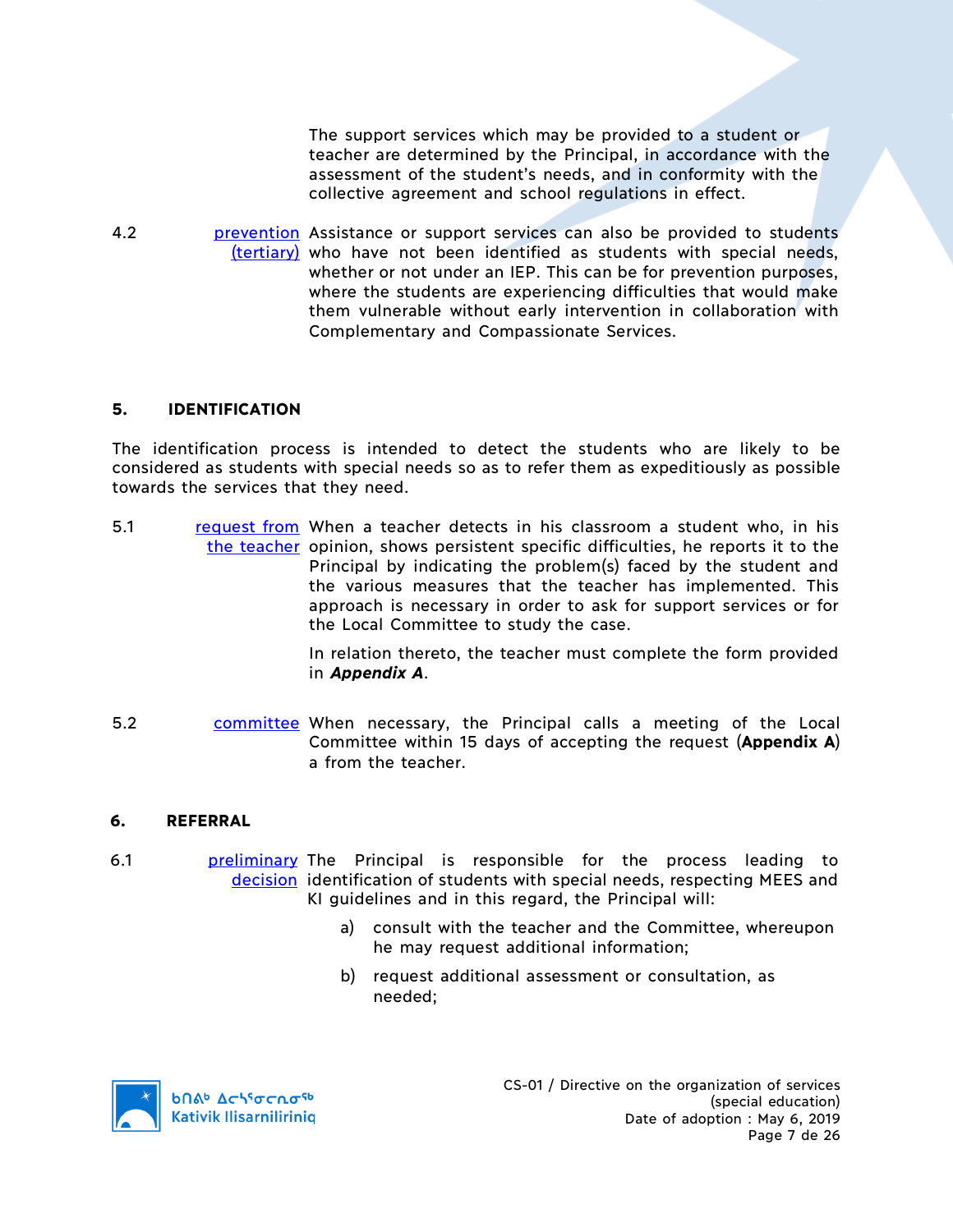- c) following the referral, the Principal determines :
	- i) that there is no further need for intervention at this point, OR
	- ii) that further assessment is required, OR
	- iii) the IEP process will follow.
- 6.2 **process** The steps which may lead to support measures are the following ones :
	- a) The teacher completes the form **Appendix A** and submits it to the Principal for approval;
	- b) Upon approval, the Principal calls a meeting of the Committee within 15 working days, barring circumstances beyond control;
	- c) the Committee submits its recommendations to the teacher and, assists in the development of an IEP, and where appropriate, requests an assessment from Complementary and Compassionate Services by completing **Appendix B**;
	- d) further to an evaluation, Complementary and Compassionate Services determine the support services that they will offer the student and the teacher concerned;
	- e) in the event that the Committee agrees not to have the student evaluated, and the teacher notices persistent difficulties with the student, despite implementation of the Committee's recommendations, the teacher may submit a new request.
- 6.3 consent from Consent from the parents should be obtained before any services the parents can be provided to a student (assessment, follow-up, etc.). Before the specialists (from Complementary and Compassionate Services or external consultants) arrive in a given community, parental<sup>3</sup> consent forms for assessment must be signed (see *Appendix B*).

# **7. SPECIAL ED. COMMITTEE (THE LOCAL COMMITTEE)**

- 7.1 committee/ The Special Education Committee is normally composed of the composition following persons, as decided by the Principal according to the needs:
	- a) Principal or his delegate;

<sup>3</sup> In exceptional circumstances, a student who is at least 14 years old may give this authorization in lieu of his parents;

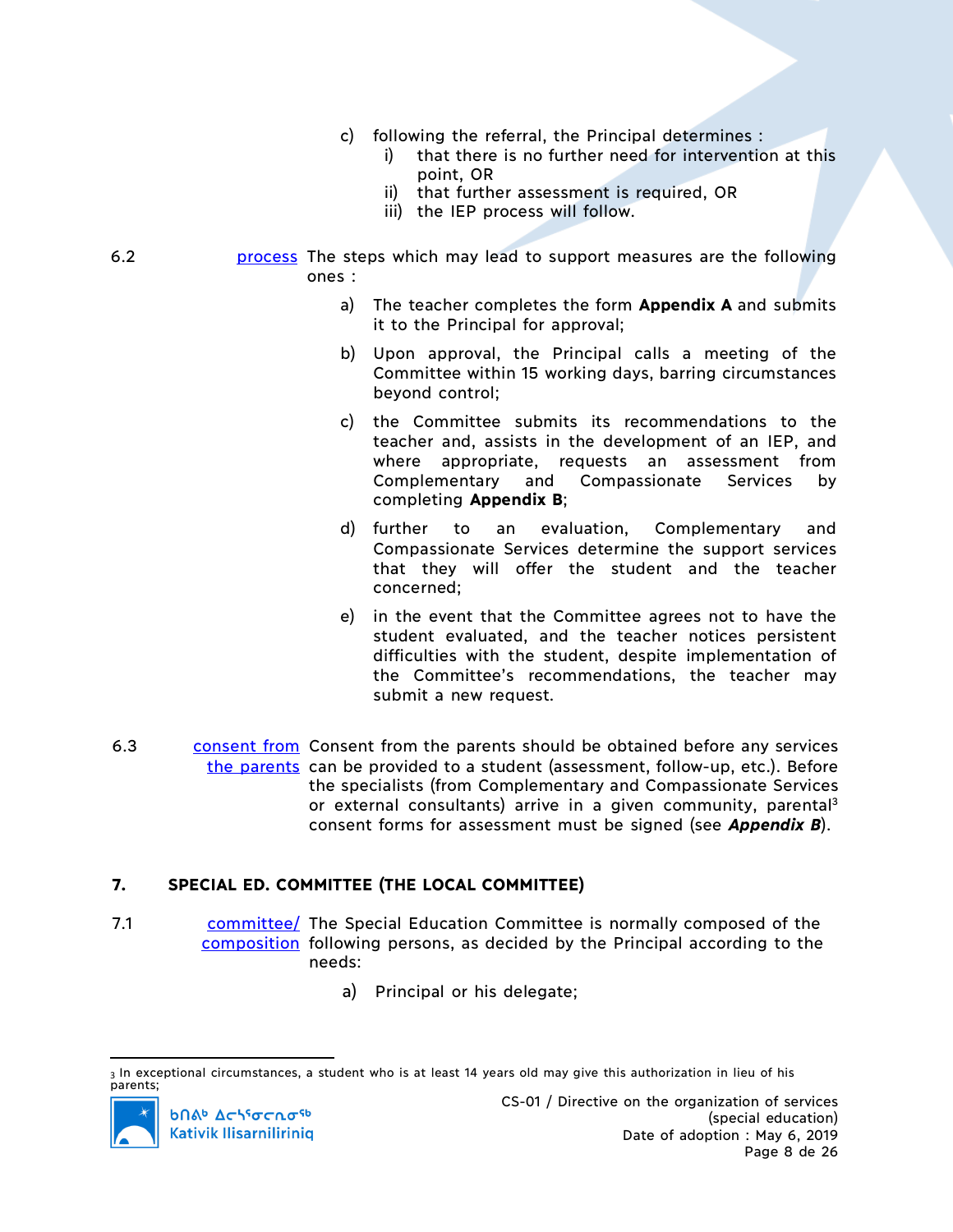- b) homeroom<sup>4</sup> teacher (non-permanent member);
- c) special ed. Teacher (language of instruction);
- d) student counsellor or Student Support Professional;
- e) teacher training counsellor (when deemed appropriate);
- f) any other school staff member upon invitation from the Principal.

The student's parents may be invited to attend the Committee's meetings and to take part in the support measures; however, their absence does not prevent the Committee from functioning.

# 7.2 **committee Committee's mandate :**

mandate

- a) to review each case submitted to it by the Principal in order to accept reject and prioritize each request;
- b) when it deems it appropriate prior to proceeding with evaluations, develops with the teacher an IEP in order to solve the identified problem(s);
- c) to recommend that a student receive specialized education services.
- 7.3 **The Markt Markt Example 2.5 meeting** The Committee should as much as possible meet twice a month throughout the year in order to keep abreast of special education issues.
- 7.4 report During the last week of April, each Committee submits a report to the Director of Complementary and Compassionate Services (referrals and interventions made, follow-ups made by the special ed. teachers, any special request to identify their needs, etc.).

# **8. INDIVIDUALIZED EDUCATION PLAN (IEP)**

- 8.1 **nature The IEP** is a tool for the planning and co-ordination of the measures (modification or adaptation) intended to respond to the special needs of a student. It is based on the specific needs of the student, determined through the assessment or observations from the behaviour technician, parents, etc.
- 8.2 mandatory The Principal must ensure that there is an IEP for each student with special needs.

 $<sup>4</sup>$  When there is no homeroom teacher, this role maybe assumed by the teacher who is referring the case.</sup>

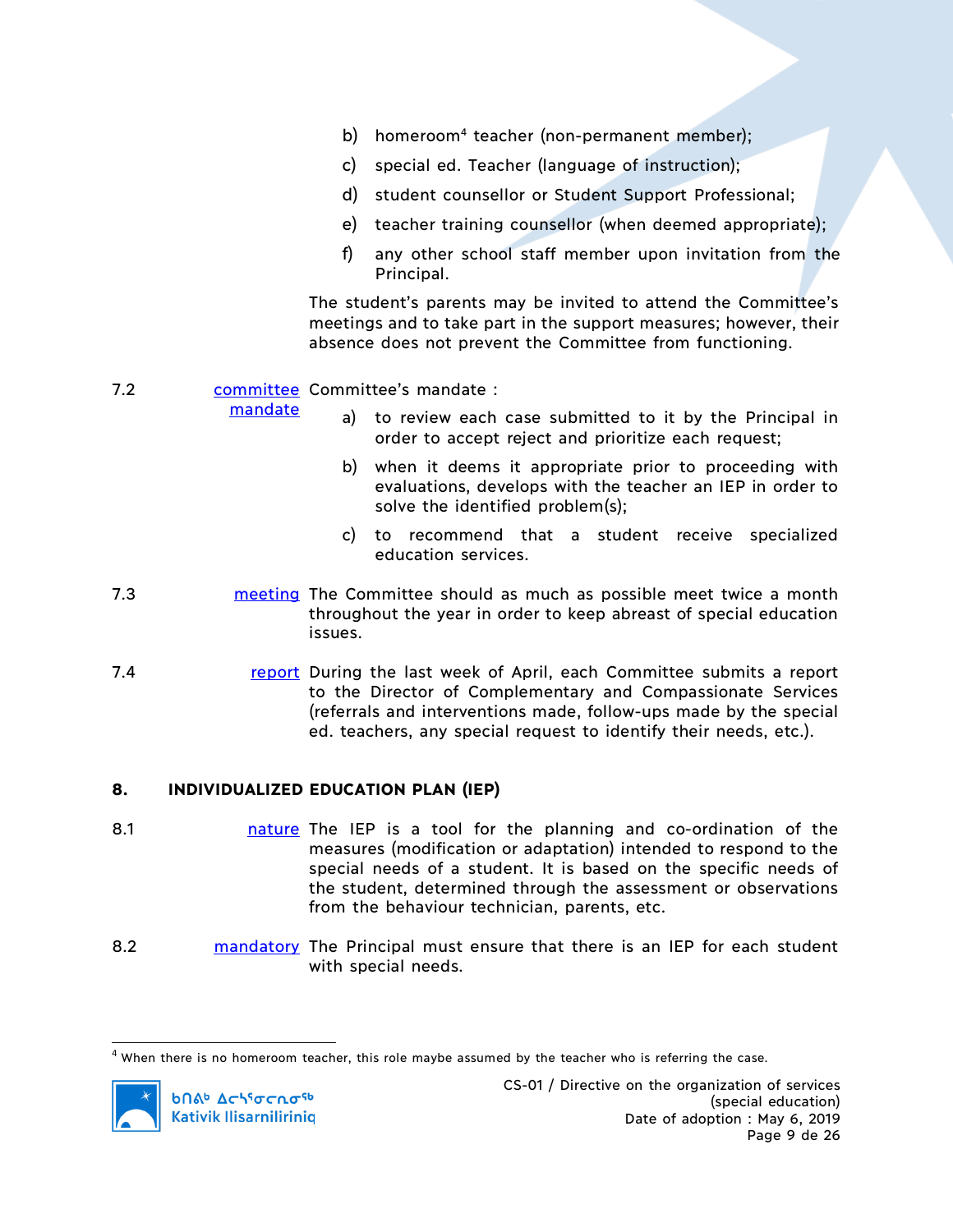8.3 **EIP** When an IEP is necessary, the Principal convenes a meeting with meeting the concerned members of the Committee and any other stakeholders who will have to implement the measures. Usually, the IEP is ready at the end of the meeting if people had a chance to have the documents before.

> Discussions can be held, if appropriate, with professionals from KI or another resource determined by KI, in regard to the measures to be taken to help the student who was evaluated;

> The student's parents and the student may be invited to that meeting and to take part in the support measures, but their absence does not prevent the meeting from taking place.

8.4 **IEP/** evaluation The Principal ensures the IEP is evaluated and revised on a regular and review basis and remains in effect until the identified need is satisfied, or the concerned student is no longer under the jurisdiction of KI.

> It is recommended that the initial meeting and writing of the EIP be completed by October 7 of each school year. The second meeting (including evaluation and rewriting of objectives, whenever necessary) should be held by January 30th.

 $8.5$ content *Appendix C*. **IEP** The IEP shall contain the information as found in the form in

#### **9. FILES AND CONFIDENTIALITY**

9.1 **copies** A hard copy of all students' file (IEP, behavior, student councillors' long term clients, Special Ed.) is kept by the Principal in the same secure drawing cabinet.

> A copy of all evaluations from professionals (Tulattavik hospital, Inuulitsivik hospital, etc.) shall be sent to KI after having obtained the parents' consent to this transfer.

> This information is kept in two (2) separate cabinets, one for the files related to special education and the other one for the academic, etc.

9.2 access KI and its employees must respect the confidentiality and ethical considerations that are concomitant with access to student files. Those staff members identified by KI to the "Commission d'accès à l'information du Québec" may have access to these student files. Within the school, they include administrators, teachers, technicians, and other professionals and secretaries who work directly with the student.



CS-01 / Directive on the organization of services (special education) Date of adoption : May 6, 2019 Page 10 de 26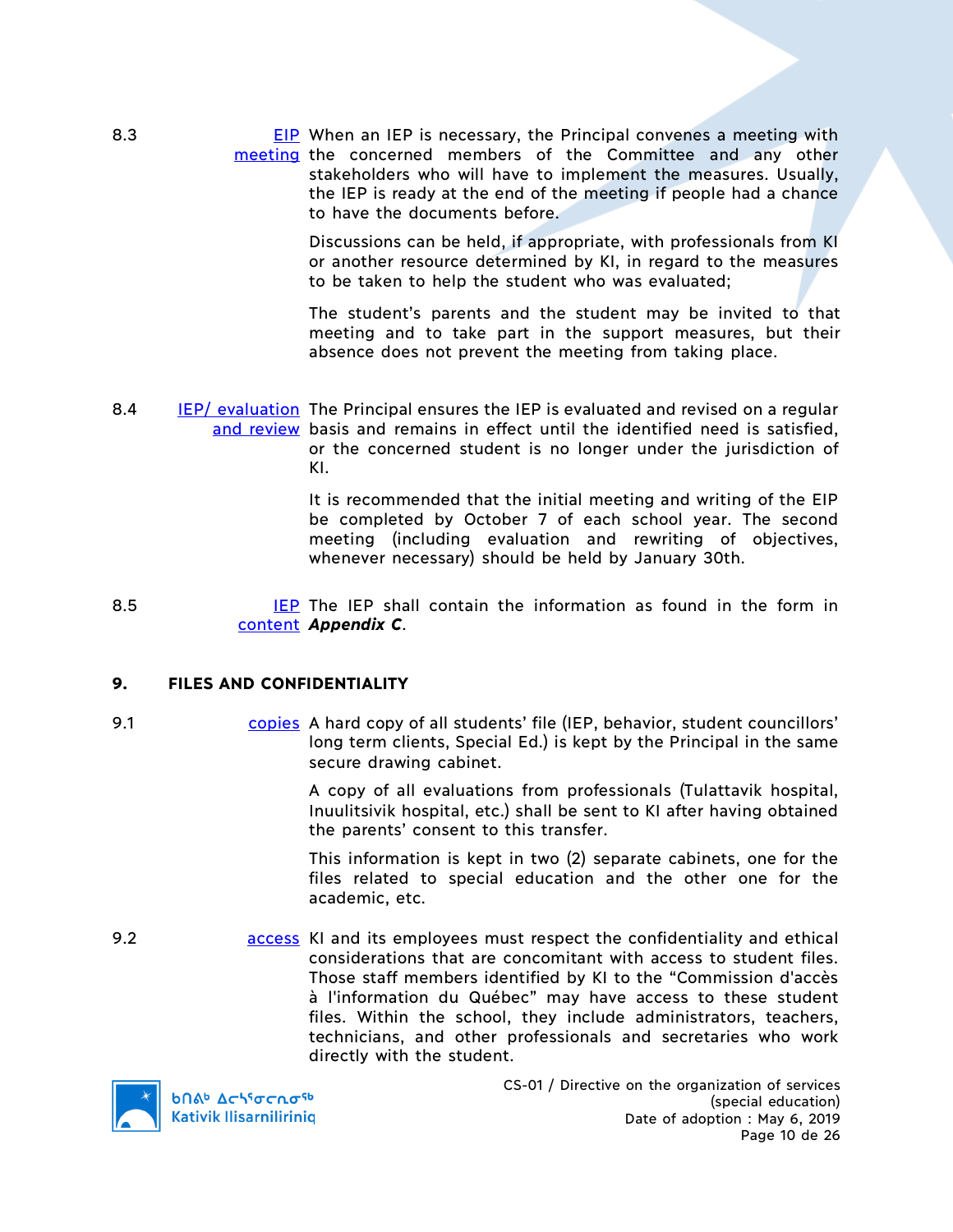When working with students with special needs and their families, there is an obligation on the part of all employees and resources to share information judiciously, with a view to protecting the privacy of the student and his family. In addition, members of professional orders (e.g. Ordre des psychologues du Québec, etc.), are obligated to adhere to their respective Codes of Ethics as they pertain to the issue of confidentiality.

9.3 **Student Electronic Files including digital copies of all evaluations from** information professionals as outlined in 9.1 will be uploaded to the student system files.

> Levels of access will be established to assure confidentiality; as well as access (as per 9.2) to information for qualified professionals working with a given student.

## **10. MEASURES / INTERVENTIONS**

10.1 **priority** A priority list of students who need services from external list resources is established by the Principal after consultation with the Committee.

## **11. INTEGRATION AND REGROUPING**

- 11.1 regrouping/ Before proceeding with integration of a student with special conditions needs, the Principal, in collaboration with others involved with the student, shall ensure, in as much as possible, that:
	- a) an IEP has been developed in accordance with the policies, procedures and regulations of KI;
	- b) all parties concerned (teachers, professionals, parents and student) have been invited to consult the plan and are informed about their various roles and responsibilities.

#### **12. RESPONSABILITIES**

12.1 **Source Interelata Construct** School KI is responsible for ensuring that, within the applicable board legislation and budget, the present Directive is implemented respecting the unique nature of each school and its student population.

KI will :

a) ensure the distribution, shared understanding and application of the Directive within its schools;

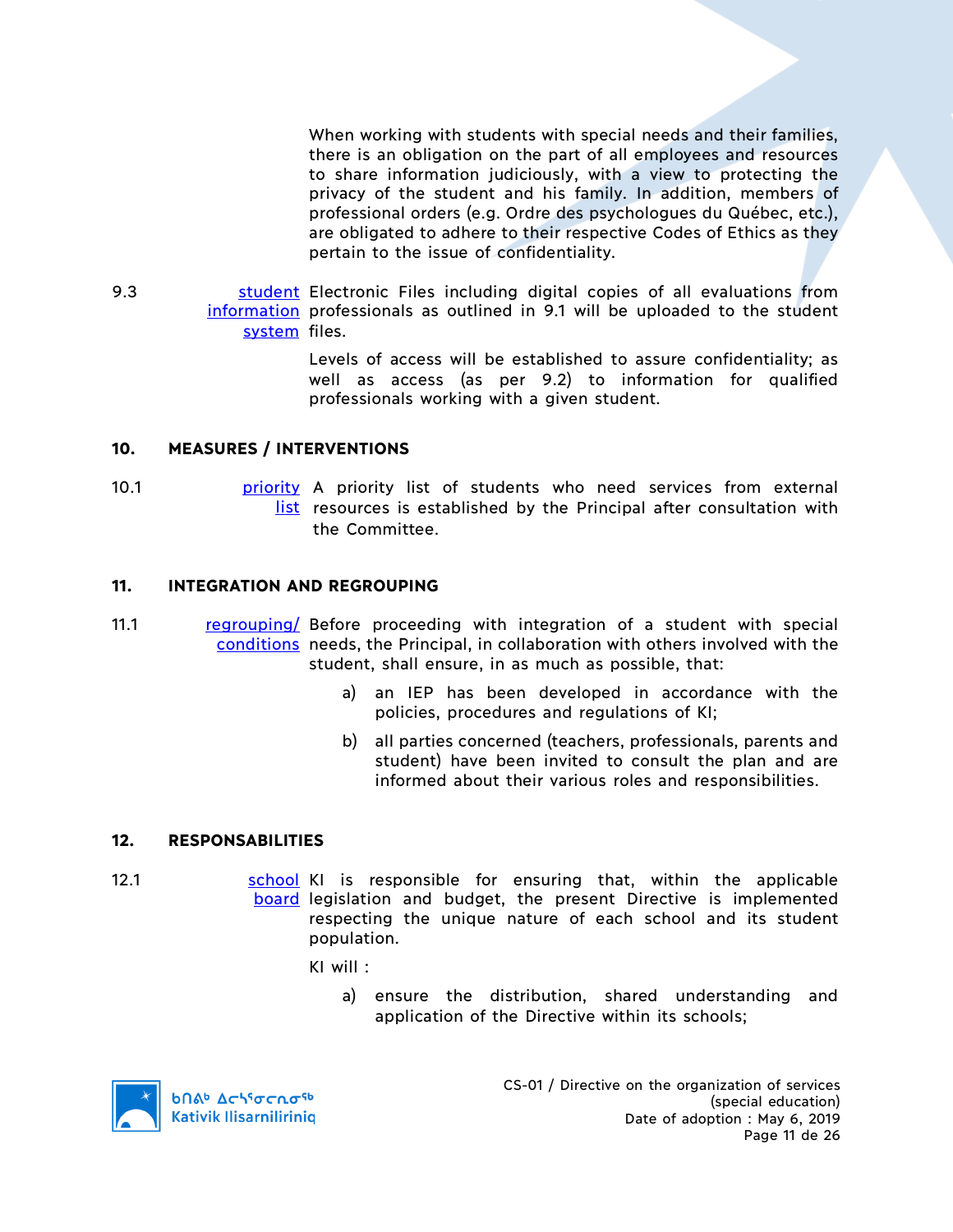- b) allocate annually in a fair and equitable manner the human and financial resources within its means to support special education students;
- c) when deemed necessary, initiate a review of the Directive.
- 12.2 complementary Complementary and Compassionate Services, strive to ensure the and compassionate following:

services

- a) provide pedagogical support and training to school personnel for identified areas related to special education;
- b) assist with the planning and organization of appropriate services for students with identified needs;
- c) support and promote the IEP process among school teams by assisting with the identification, evaluation and follow-up of students with special needs;
- d) approve the programs to be given in the schools that are not already part of the curriculum.
- 12.3 schools With the support Complementary and Compassionate Services, the schools will namely strive to ensure the following for students with special needs:
	- a) develop their autonomy, creativity and a sense of responsibility and belonging;
	- b) promote shared responsibility for their educational progress and success;
	- c) involve and assist parents in the educational development of their child;
	- d) involve and assist students in their educational development;
	- e) recognize differences in learning styles and respond to those differences using appropriate and comprehensive strategies for teaching and learning;
	- f) submit for approval to Complementary and Compassionate Services any special program to be given in their schools that are not already part of the curriculum;
	- g) provide adaptive facilities to accommodate students with special needs and instructional material to facilitate their learning;

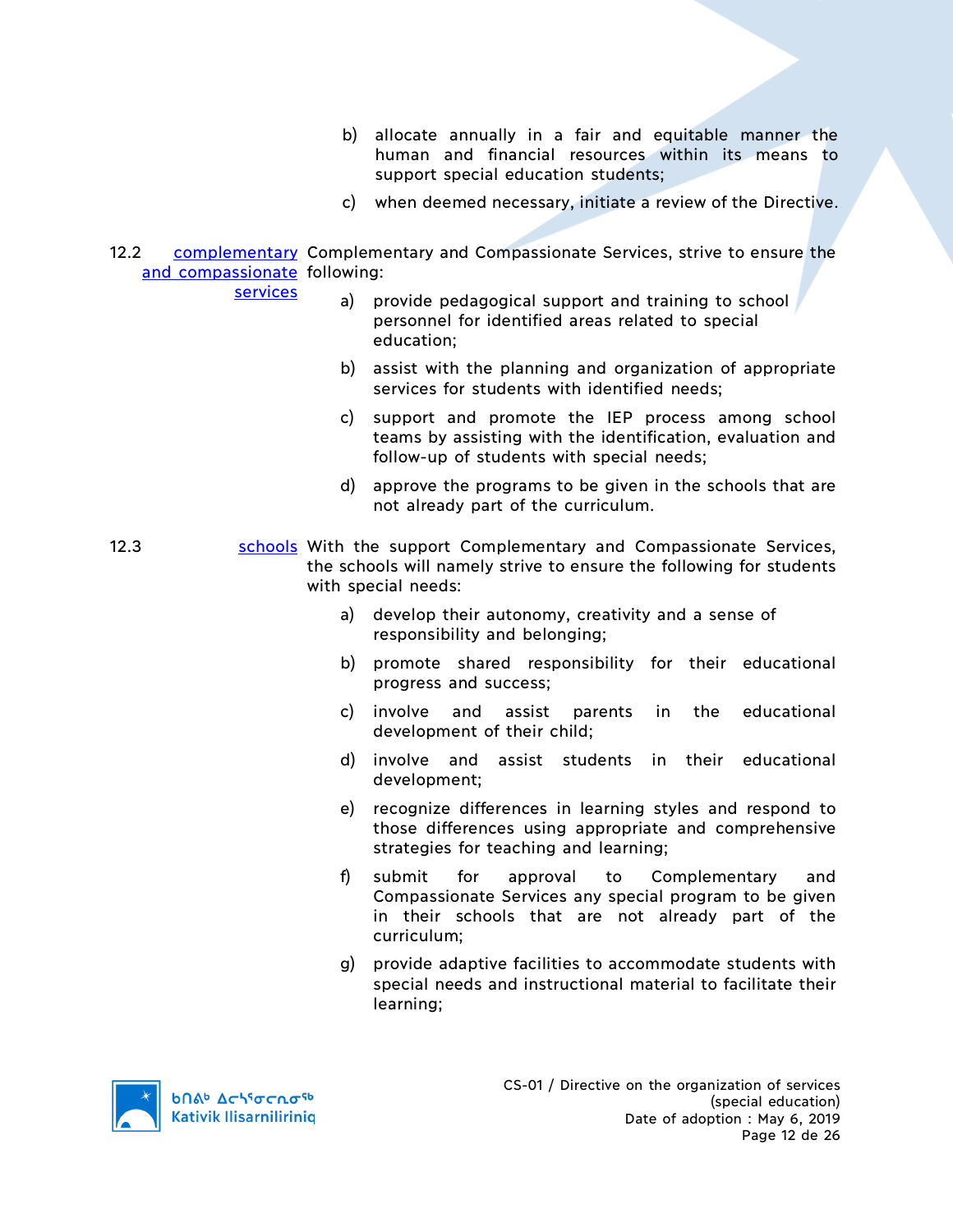- h) ensure regular and effective communications between home and school, and with representatives of the various organizations implicated;
- i) utilize and involve community and regional resources to assist with the educational progress of students, helping them to overcome challenges they may face.

## 12.4 **principal** The Principal will namely :

- a) provide teachers with relevant information on students with special needs;
- b) request all information regarding any pertinent evaluation and intervention from parents that may been made prior to a student with identified special needs starting school;
- c) lead case studies of students who have been referred, consider the information and recommendations submitted, and coordinate the work of the Committee in addressing the needs of the student;
- d) make appropriate decisions concerning the identification and evaluation of a student in accordance with KI requirements. Reasons for the decisions must be provided to teachers, when appropriate;
- e) meet the parents to provide them with the information when an individual evaluation of their child by professionals is required and get the appropriate consent form from them;
- f) ensure that confidentiality is respected by all personnel in his school.
- 12.5 teachers Teachers have primary responsibility for children in their care, therefore they have namely the following roles and responsibilities :
	- a) select the methods of instruction corresponding to the requirements and objectives for each student entrusted to their care;
	- b) continually and periodically assess the needs and achievement of the objectives of each student entrusted to their care, implement relevant measures (modification or adaptation;
	- c) observe and document perceived needs of a student under their care and must cite difficulties experienced by the student as they occur, including contact with the child's parents;

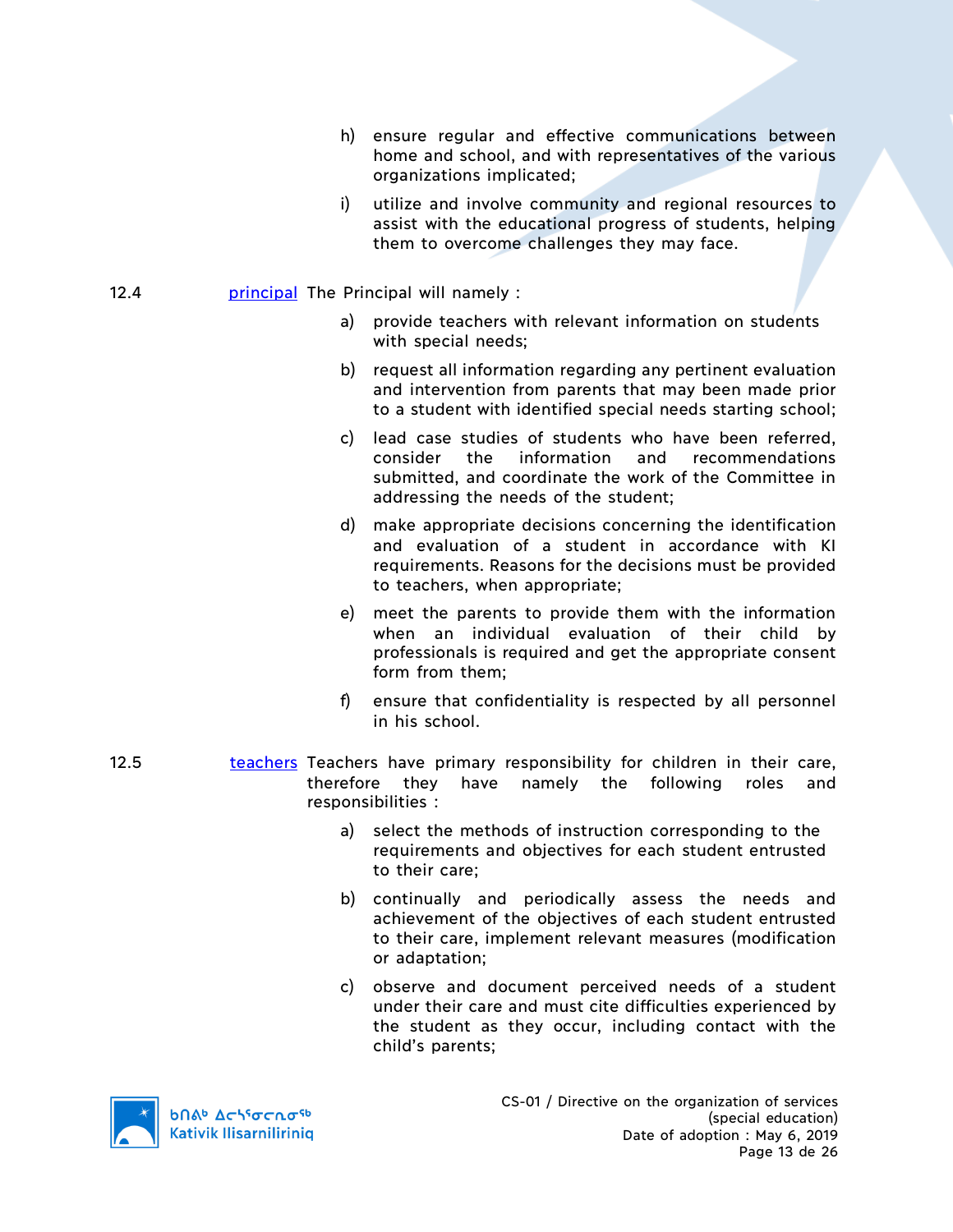- d) work with students in a preventive and proactive way and adapt their teaching methods accordingly;
- e) participate in case reviews by the Local Spec. Ed. Committee and contribute essential information (description of the difficulties observed and the interventions tried; elements from the student's academic and confidential files; prior communications with the parents; contact with professionals and outside agencies where applicable, etc.)
- f) give appropriate guidance and support to Attendants in their classroom, if there are any in place;
- g) concerning the Special Education Technician:
	- give him appropriate guidance and support regarding the implementation of educational program;
	- provide him pertinent pedagogical material to be adapted and implemented by the Special Ed. Technician.
- h) in accordance with the collective agreement, teachers shall participate in the development and assessment of the student's IEP should such plan be deemed necessary.
- 12.5.1 **homeroom** The homeroom teacher being the primary person responsible for teacher a student, he shall in addition to the above responsibilities, participate in the study, evaluation, intervention, etc. necessary for the said student.
- 12.5.2 Special The special education teacher works with students under their ed. teacher responsibilities who require special intervention and adaptive measures and:
	- a) in collaboration with the other professionals, finds the strategies, and apply the recommendations made for these students and ensure they are well documented;
	- b) can work in collaboration with the teacher to facilitate academic progress of the child in the classroom;
	- c) makes recommendations regarding the purchase of specialized material.
- 12.6 **student Students can contribute towards their own success and must play** an active role in their learning. In this respect, students:
	- a) must collaborate in the evaluation of their abilities and needs; as well as to the measures that have been implemented;

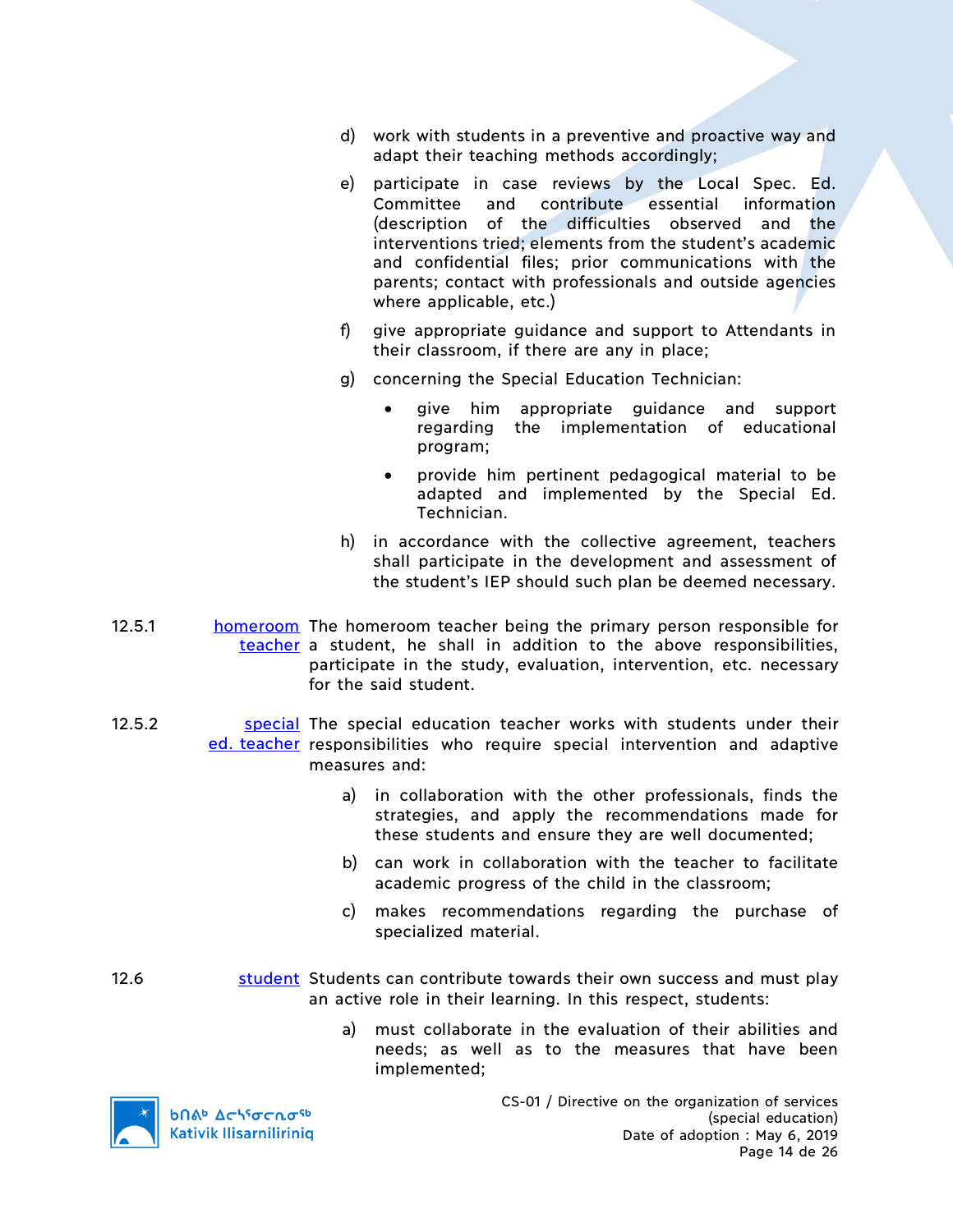- b) are expected to participate in meetings concerning their IEP when appropriate;
- c) have the right to advocate for their needs, and to be informed of the objectives related to their needs as defined in their IEP.
- 12.7 **parents** Parents have the primary responsibility for their children and have an important role to play in their child's education and therefore they:
	- a) should notify the Principal of any special need that could affect their child's progress in school and that might require special services;
	- b) should inform the Principal of the special services their child has received from a partner organization (i.e. health and social services; re-adaptive centers, etc.) to enable the coordination and/or alignment of services offered to the child;
	- c) have the right to be informed of the results of the evaluation of their child;
	- d) have the right to access their child's confidential file maintained according to the rules and procedures;
	- e) are expected to participate in meetings held for the development and evaluation of their child's IEP.

# **13. ON-GOING FILES (INFORMATION / GATHERING, UPDATES, ETC.)**

13.1 identification The identification process is first intended to detect among the students attending the school, those who have already been evaluated and who have duly been identified as students with special needs.

# **BEGINNING OF THE SCHOOL YEAR**

13.2 **first week During the first week of school, the Complementary and** of school/ Compassionate Services team sends to the school administration complementary the list of the students who were evaluated in the previous school services year either by a Complementary and Compassionate Services professional (psychologist, social worker, etc.), or an external resource. The team also sends the list of the students for whom a request was received but not completed during the previous school year.

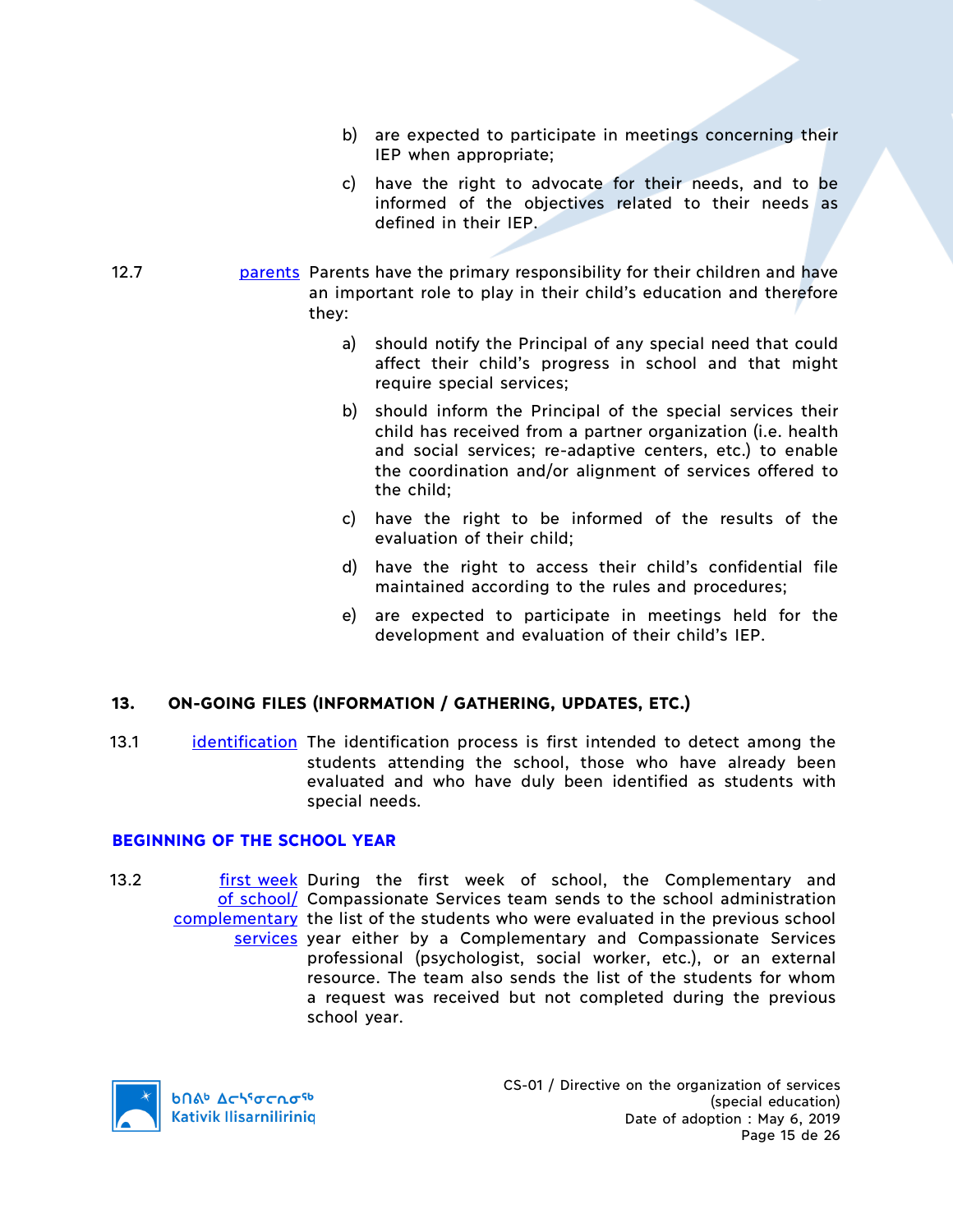Complementary and Compassionate Services are also responsible for attributing the "at- risk" rating or typology to the students who were evaluated the previous school year but the school administration is responsible for verifying this information in the ISM file of each student concerned. The student could have been evaluated by a different organization (CLSC psychologist, Youth Protection responder, medical or psychiatric team outside the territory, etc.) and this information might therefore, not be known to Complementary and Compassionate Services.

13.3 **before** Before September 30, the Principal shall:

- a) update the list of all the students who attend the school, the list of "at- risk" students as well as the list of students with special needs, and then send this information to the Director of Complementary and Compassionate Services. The legal name<sup>5</sup> and the date of birth of each student are required, as an identifier;
- b) send the information regarding the status of each student with special needs to the relevant teachers ("at-risk" students, "coded" students, students on a waiting list for an evaluation, etc.).

# **AT ANY TIME DURING THE SCHOOL YEAR**

- 13.4 **teacher The homeroom teacher shall:** 
	- a) look into the student's specific assistance file (IEP, prior evaluations, behaviour report, adapted intervention plan, etc.) and adapt his teaching based on this information;
	- b) in the event that no element is found in the student's file, notify the school administration, and the latter will check with Complementary and Compassionate Services. When an evaluation from a professional is missing in a file, the Principal could contact Complementary and Compassionate Services to obtain a copy.
- 13.5 **referral Cases can be referred throughout the school year. However, at** forms for the beginning of April, teachers should complete referral forms assessment for assessment of any student they think would need assessment during the following school year. The list of students must be sent to Complementary and Compassionate Services.

 $_5$  Considering that in certain cases, the name used to designate the student is different from his « legal name » CS-01 / Directive on the organization of services **b**nab Achiocnosb (special education) **Kativik Ilisarniliriniq** Date of adoption : May 6, 2019 Page 16 de 26

september 30/ school **administration** 

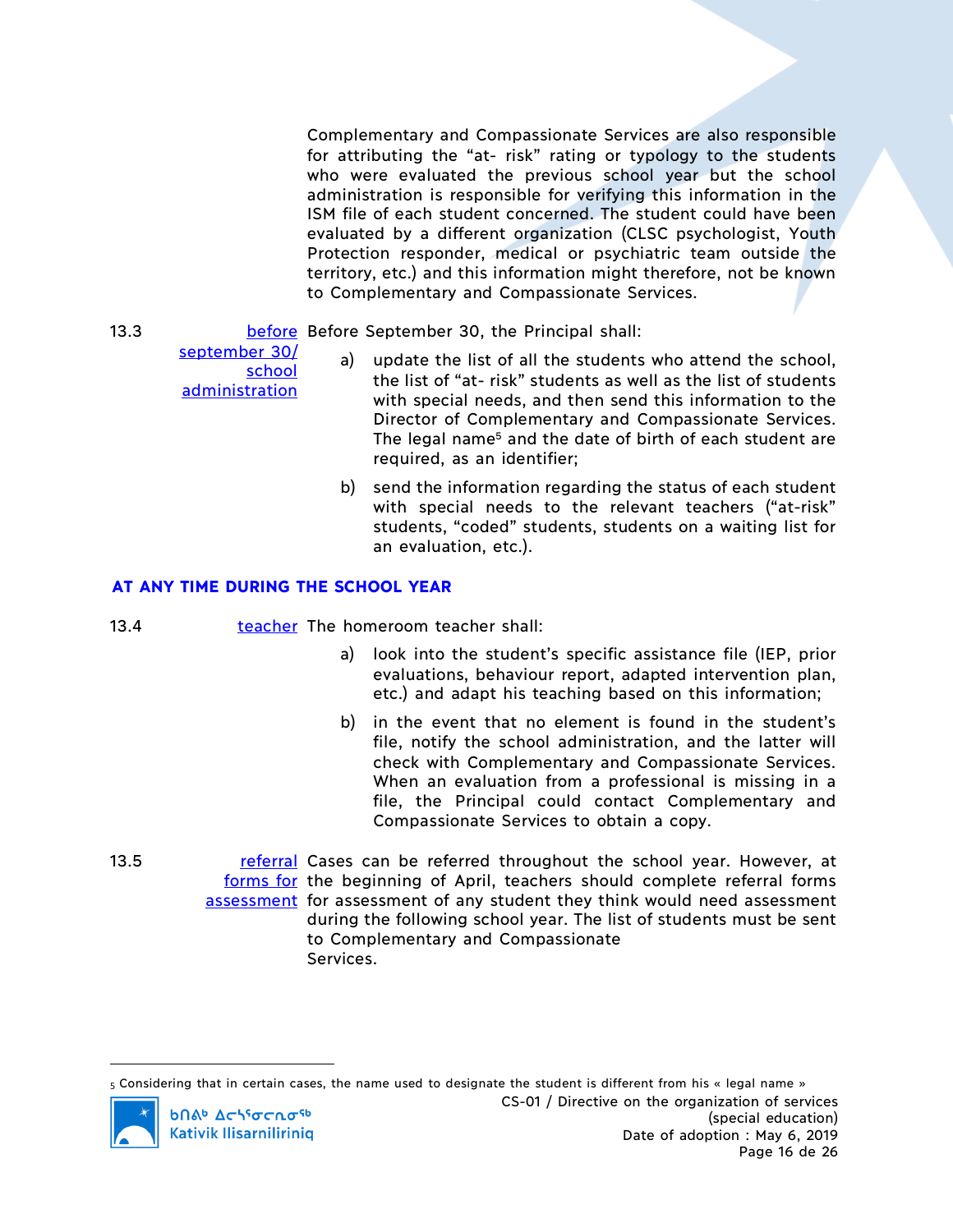## 13.6 **principale** The Principal shall:

- a) for students registering in a cycle other than kindergarten in one of KI's schools for the first time, request the student's academic and special ed. files, in order to determine whether appropriate services can be provided in the school;
- b) by April ask teachers to complete referral forms for assessment of any children they believe would need assessment during the following school year.

# **14. JOINT ADVISORY COMMITTEE AT THE BOARD LEVEL**

*Excerpt from the Teachers' collective agreement / clause 8-10.04*

#### **Joint Advisory Committee at the Board Level for at-risk students and students with handicaps, social maladjustments or learning disabilities**

A) For the duration of the collective agreement, the Board and the union shall set up a Joint Advisory Committee for at-risk students and students with handicaps, social maladjustments or learning disabilities.

The objective of the Joint Advisory Committee is to set up the necessary means to support the progression and quality of the interventions at all levels for at-risk students and students with handicaps, social maladjustments or learning disabilities while respecting the Inuit culture and language. It also seeks to reach a mutual understanding of the constraints experienced by all persons involved in the intervention efforts and to share their progress with the students concerned.

The Joint Advisory Committee shall meet at least 3 times during the school year and shall include 4 Board representatives, 2 teachers, one (1) professional and one (1) member of the support staff. The teacher representatives to the Committee referred to at this clause shall be appointed by the Union no later than October 1. The first of these meetings shall be held at a date agreed between the parties, but not before November 1. At the choice of the Board, these meetings may be held by videoconference. Any other rules of operation will be decided by the Committee.

B) For the purposes of the Joint Advisory Committee's proceedings, the Board shall forward the necessary documents for consultation as expeditiously as possible prior to a meeting.

#### C) Mandate of the Joint Advisory Committee

The Board shall consult the Committee on the following subjects:

1) during the planning period for the next school year, the allocation of available resources dedicated to students with handicaps, social maladjustments or learning disabilities between the Board and the schools;

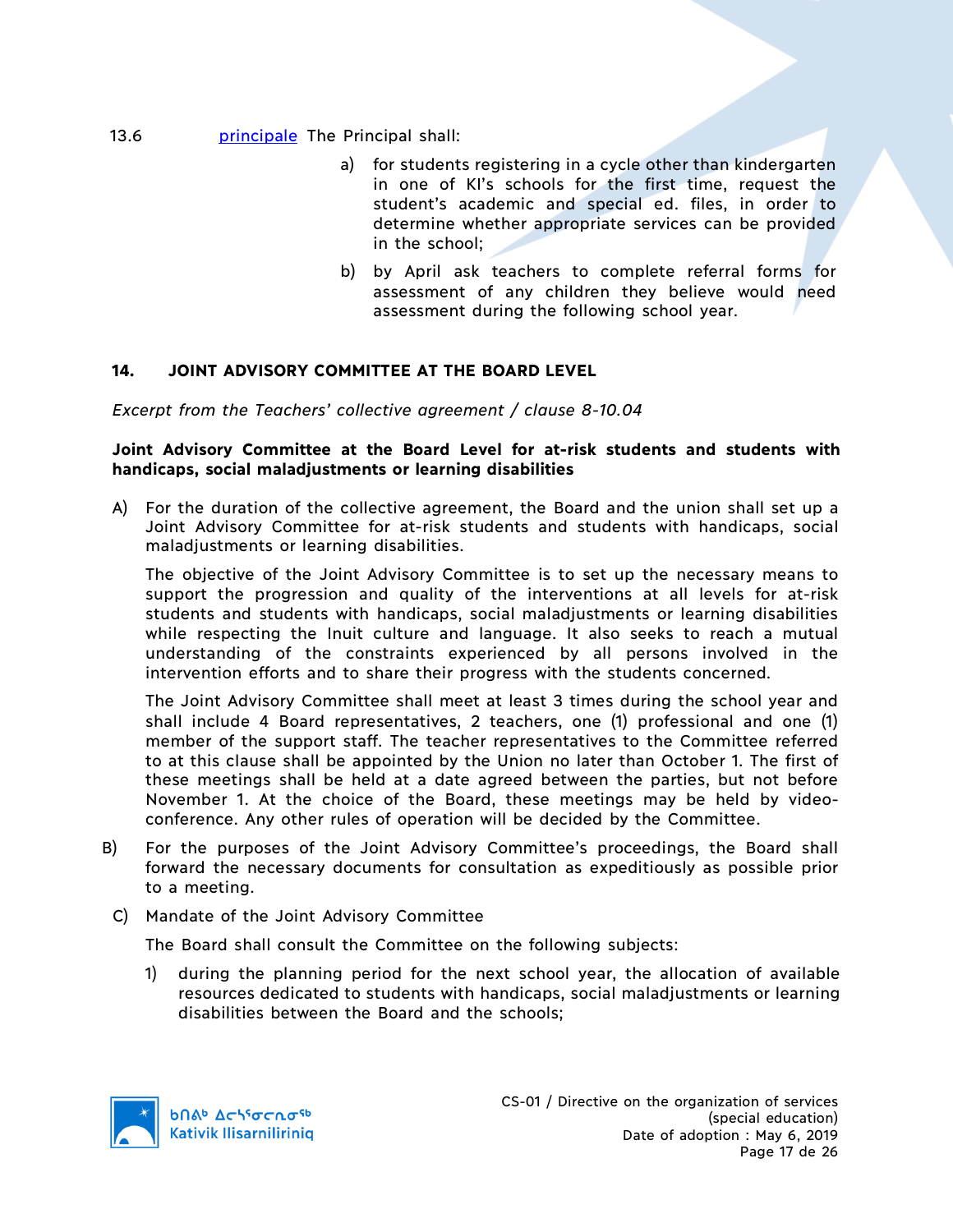- 2) the development and revision of the Board's policy concerning the organization of educational services to students with handicaps, social maladjustments or learning disabilities;
- 3) the terms and conditions for integration and support services as well the terms and conditions for grouping in specialized classes;
- 4) the implementation of the Board's policy, in particular on the models of service organization.
- 5) the forms required by the policy;
- D) When required, the Committee may make recommendations on any matters listed in paragraph C) of this clause, which shall have been adopted by the majority.
- E) When the Board does not retain a majority recommendation from the Committee, it shall indicate in writing its reasons to the Committee members.

# **15. APPLICATION OF THIS DIRECTIVE**

- 15.1 **previous** The present Directive replaces all other directives pertaining to provisions this subject, while respecting the policies adopted by the Council of Commissioners where applicable. If such policies are adopted, the provisions of these policies will be integrated into this Directive for the benefit of the reader.
- 15.2 responsability Any person referred to in this Directive must abide to all its provisions and all managers of KI are responsible to ensure that all its provisions are applied and respected.

The Director of Complementary and Compassionate Services is the person responsible for providing support in the interpretation of this Directive and to ensure its revision when necessary.

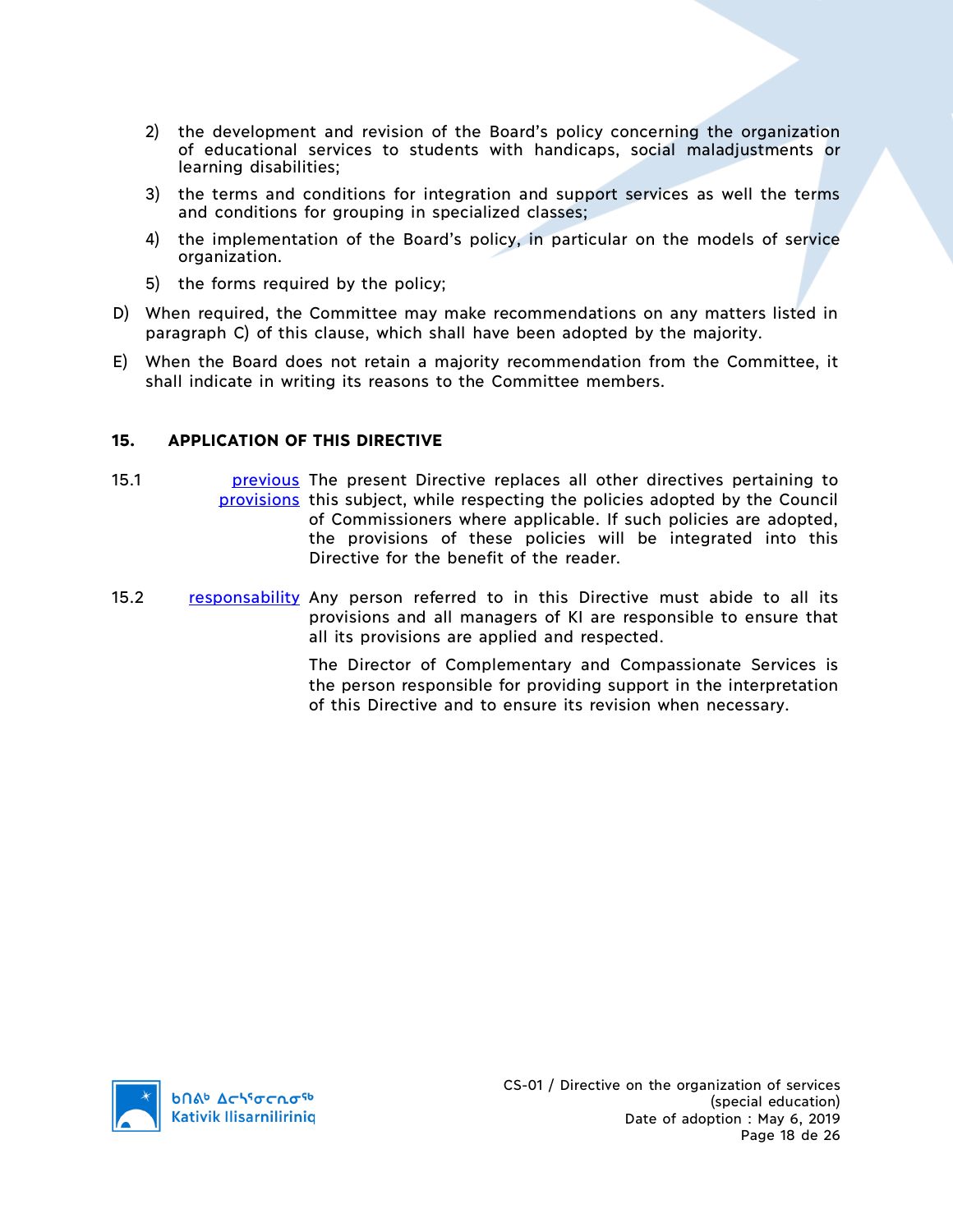# **APPENDIX A – ANNEXE A - ᐃᓚᒋᐊᕈᑎ 'ᐊ'**

Internal Referral Form-Formulaire de recommandation interne-ᑐᑭᓯᒋᐊᕐᕕᓴᖅ ᐅᓐᓂᑑᑎᐅᔪᖅ ᑕᑕᕐᓴᒐᑦᓴᖅ

Student's Name / Nom de l'élève / Δ τίς 4 Π θυ:

Date of Birth / Date de naissance / ᐃᓕᓵᑉ ᐃᓅᓕᕐᕕᖓ:

Grade, Homeroom Teacher / Année, enseignant titulaire / >50σθ , Δσεσ</a>σ</a>

# PREVIOUS STEPS / ÉTAPES PRÉCÉDENTES / LCCOPIACO

|              | Have you                                                                                                                          | $Est-ce$                                                                                                                                                                | √JU& <sup>22</sup> 0' ‴                                                                                                                                                                                                                                                                                                        |
|--------------|-----------------------------------------------------------------------------------------------------------------------------------|-------------------------------------------------------------------------------------------------------------------------------------------------------------------------|--------------------------------------------------------------------------------------------------------------------------------------------------------------------------------------------------------------------------------------------------------------------------------------------------------------------------------|
| $1. \Box$    | had an observation done<br>by resource teacher/<br>compassionate coach?                                                           | qu'un enseignant ressource<br>ou un responsable<br>compatissant a procédé à<br>une observation de l'élève?                                                              | ᠂ჼႦϷჂϞჼႠϷႶჼჄჾჼ୮ჼ<br>$\sqrt{2}C_{\sigma}$ 4Uchtic $\sqrt{2}C_{\sigma}$<br>ነጋናوጋሮ°ሚ ለቦኦናነበናሃ}]ና?                                                                                                                                                                                                                                 |
| $2. \Box$    | checked the files of the<br>student?                                                                                              | que vous avez consulté le<br>dossier de l'élève?                                                                                                                        | <b>Δ</b> σ <sup>α</sup> σ4በÞ< 4 <sup>c</sup> csdበზቦªσþ<br><b>bLՐ</b> <i>Ի</i> <sup>6</sup> ან Гხ?                                                                                                                                                                                                                              |
| $3. \Box$    | discussed with your<br>colleagues? (Mentor, same<br>level colleagues, head<br>teacher, student's former<br>teachers, specialists) | que vous en avez discuté<br>avec vos collègues?<br>(mentor, collègues de la<br>même année, enseignant<br>principal, anciens<br>enseignants de l'élève,<br>spécialistes) | Λα <sup>ις</sup> Πρ <sup>ε</sup> ρηπ <sup>ο</sup> σ <sup>6</sup><br>DSP29161950Lp3 (VPSP41<br><u>ΛαΥ<sup>ς</sup>Π</u> Σερή®σβ<br>> <sup>ς</sup> Σο <sup>ς</sup> δή <sup>α</sup> ση, Δς ασαπιγλι<br>> <sup>5</sup> )σες θυσ <sup>6</sup> , Δς ασ4ΠΡς<br>Δ⊂ <sup>α</sup> σ⊲በ <sup>ር</sup> /}ልσ <sup>ኈ</sup> ቦªσþ,<br>V4°¤DUC°0p) |
| 4. $\square$ | verified if the student has<br>a follow up with a special<br>education teacher?                                                   | que vous avez vérifié si un<br>enseignant en adaptation<br>scolaire était chargé de<br>faire un suivi avec l'élève?                                                     | <b>SPASSOF ACAGAN</b><br><b>b</b> Ո <sup>ς</sup> bՈ <sup>ς</sup> bդ<1ςb۲L%U <sup>c</sup><br>CLOCCDUCYUCOSJC<br><b>7C<sub>o</sub>QUc151c3</b>                                                                                                                                                                                   |
| $5. \Box$    | Does the student have an<br><b>Individualized Educations</b><br>Plan (IEP)?                                                       | Existe-t-il un plan<br>d'intervention individualisé<br>(PII) pour l'élève?                                                                                              | <b><i>SbDAS6Fb</i></b><br>ACª04NJCªUYLb<br><b><sqcdltfd< b=""><br/>Δς<sup>α</sup>σ4JN \$ι<sup>ς</sup>?</sqcdltfd<></b>                                                                                                                                                                                                         |
| 6. $\Box$    | verified if the student has<br>a follow up with a<br>psychosocial worker?                                                         | que vous avez vérifié si un<br>spécialiste psychosocial<br>était chargé de faire un<br>suivi avec l'élève?                                                              | የ <sub>b</sub> >ን <sup>ላ</sup> ም ላ <sup>1</sup> ናላ<br><b>A</b> dLCU <sub>2</sub> rJ <sub>C</sub><br>Cd <sup>c</sup> CndsbsL <sup>\$6</sup>                                                                                                                                                                                     |
| 7. $\Box$    | consulted the parents?<br>(Please attach your<br>communication tracking<br>sheet with your referral)                              | que vous avez consulté les<br>parents de l'élève?<br>(Veuillez joindre un résumé<br>de vos échanges avec<br>votre recommandation.)                                      | ჼႦϷჂႶჃჼልჼႦჼჾ୮ჼ<br>לייליאיפיף (פכחשלי<br><b><i>D</i></b> spaplyed Jorble<br>כִּנְאוֹב כְּכֵיּאֲלְכִּיאֲבָעוֹל)                                                                                                                                                                                                                  |



CS-01 / Directive on the organization of services (special education) Date of adoption : May 6, 2019 Page 19 de 26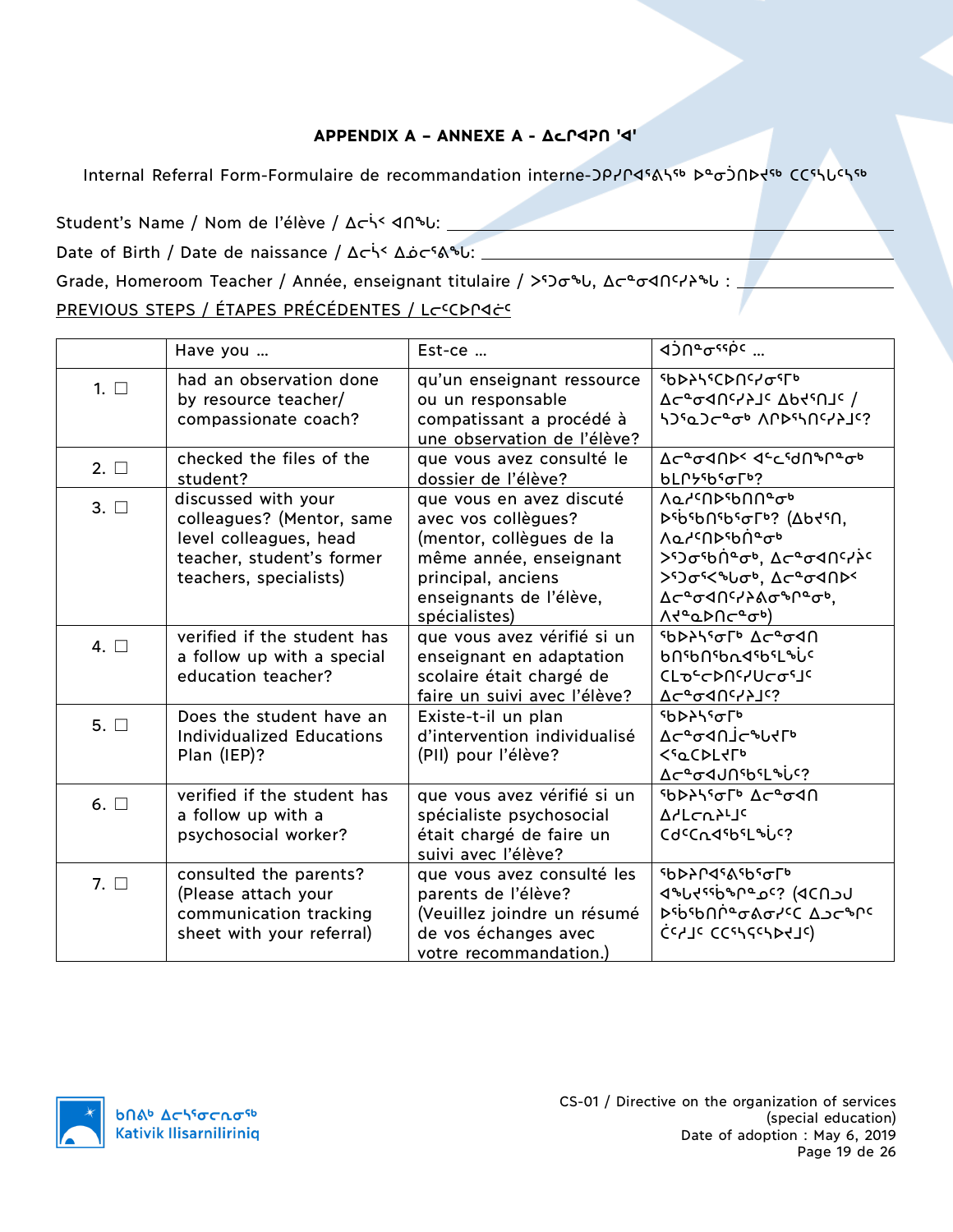Reason(s) why the referral was made/ Motifs à l'origine de la recommendation/ Deojncos Astenson:

| Academic / Scolaire / Δςλεσε                   | Psycho-social (Choose one or more)/                                                        |
|------------------------------------------------|--------------------------------------------------------------------------------------------|
|                                                | Psycho-social (faire plus d'un choix) /                                                    |
|                                                |                                                                                            |
|                                                | <b>ΔΡΙΑΙΑΡΟΛΑ ΔΑΓΑΡΟ ΤΟ ΠΟΙΡΟΔΟΛ</b>                                                       |
|                                                | (טוכליאם 16טיישראס)                                                                        |
| Behaviour in the Classroom/                    | $\Box$ A) Alcohol/Drug Use /                                                               |
| Comportement en classe /                       | Consommation d'alcool ou de drogue /                                                       |
|                                                | ΔΓ <i>Ϥ</i> ͺͻ <sup>ϲ</sup> ϽԼσ <sup>ςϧ</sup> /ϤʹʹϧͿϟ <sup>ͼ</sup> ϙϽϚϽͿϲͳ <sup>ϛϧ</sup>   |
| ין אין ס4כ                                     |                                                                                            |
| Basic needs: fatigue, hunger, etc. /<br>$\Box$ | $\Box$ B) Relationships/ Relations / $\nabla$ << so so set of $\circ$                      |
| Besoins de base (fatigue, faim, etc.)          |                                                                                            |
| /ρηηύ[cztsp: basallate, beasp, dzqlc           |                                                                                            |
|                                                |                                                                                            |
| C+^+^+ Other(s) / Autre / ۹۲<br>ш              | $\Box$ C) Emotional Well-being/Bien-être                                                   |
|                                                | <u>emotionnel</u> / <sup>‹</sup> ხჲ∆ <sup>ዔ</sup> ᲖՐነଏˤơ <sup>‹</sup> ‹Λσ√ˤσժ <sup>c</sup> |
|                                                |                                                                                            |
|                                                |                                                                                            |
|                                                | $\Box$ D) Truancy /Absentéisme /                                                           |
|                                                | <u> ለඋያውላልሮፈ</u> ካፈሪያዎ <sub>ች</sub> ቦጋም                                                    |
|                                                |                                                                                            |
|                                                |                                                                                            |

Describe the situation with as much detail as possible / Décrire la situation en fournissant le plus de détails possible / JPJQCSO JPC *NJ*ºQ&CLº <sub>J</sub>C *NSQ*HIS

Referral made by / Recommandation de/

ᐅᓐᓂᑑᑎ ᑐᓂᔭᐅᔪᖅ: ᐅᓪᓗᖓ:

Please give the referral to Principal. A follow up will be done as soon as possible. / Veuillez remettre la recommandation au directeur d'école. Un suivi sera effectué dans les plus brefs délais. / דיכשר Δכ®סטאָלי לשטלילאָ פּיסֿרי סאַרי. אויגן איירער איירער איירער איירער איירער איירער.

Created by Mixed Consultative Committee March 2019/ Créé par le comité consultatif conjoint - Mars 2019 / ᓄᐃᑕᐅᔪᕕᓂᖅ ᐊᑦᔨᒌᖕᖏᑐᓄᑦ ᖃᐅᔨᒋᐊᕐᕕᐅᔪᓄᑦ ᑲᑎᖕᖓᔨᓄᑦ ᒫᑦᔨ 2019-ᖑᑎᓪᓗᒍ

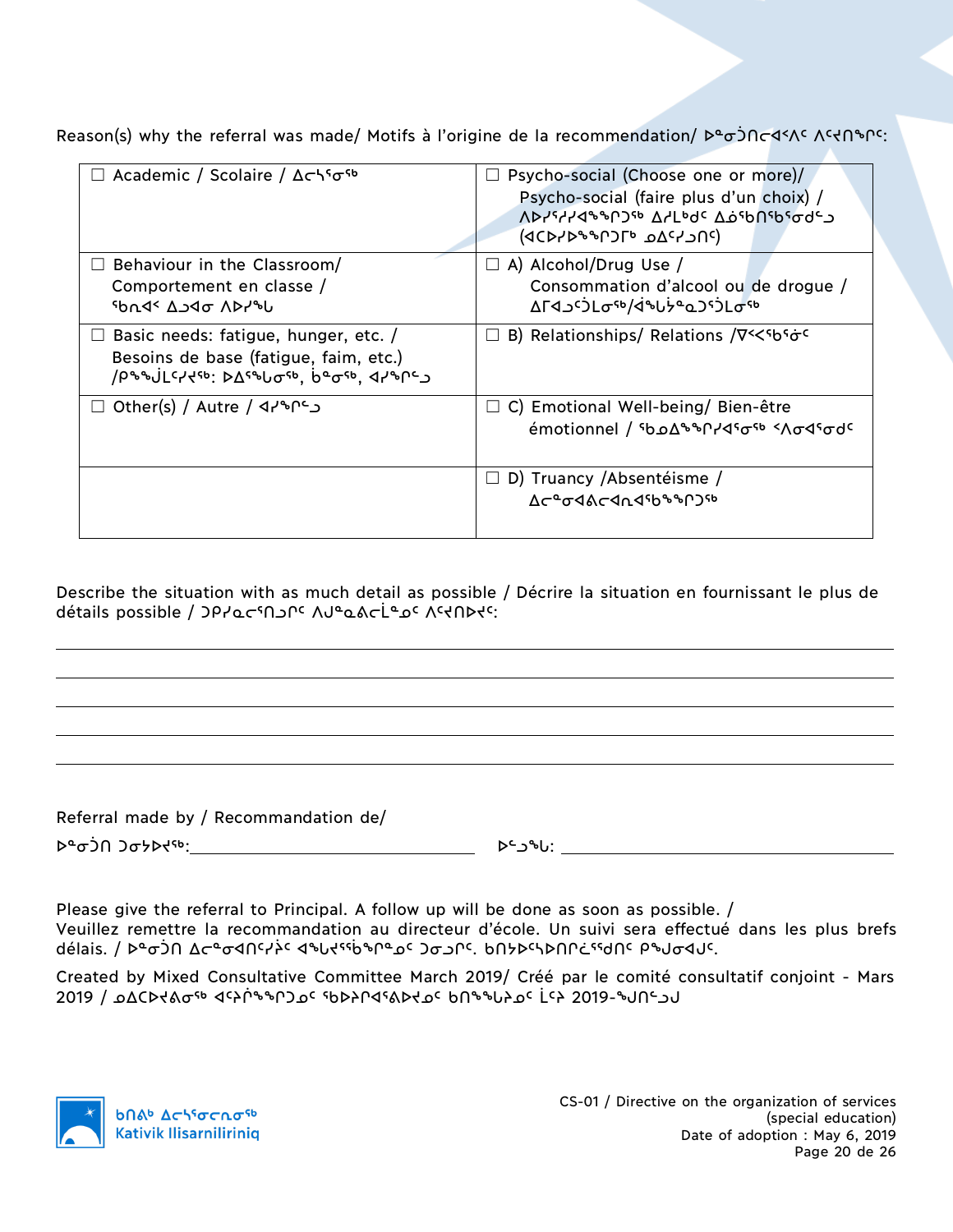# **APPENDIX B – ANNEXE B - ᐃᓚᒋᐊᕈᑎ 'ᐸ'**

# **ᕐᑭᑐᕐᖓᓖᑦ ᐊᖏᕈᑎᑦᓴᖏᑦ - ᐱᒍᑦᔨᒋᐊᑦᓛᕕᒻᒥᑦ ᐱᓯᒪᔪᑦ Parental consent form – Complementary services Formulaire d'autorisation parentale – Services complémentaires**

ᐱᐊᕋᐅᑉ ᐊᑎᖓ ᐃᓅᓕᕐᕕᖓᑕ ᐅᓪᓗᖓ Name of the student and Date of birth Nom de l'élève de contracteur de la partie de naissance de la partie de naissance

ᐊᖏᕈᑎᓂᒃ ᐊᑎᓕᐅᕐᕕᐅᖁᔨᕗᒍᑦ ᑭᑐᕐᙰᑦ ᖃᐅᔨᓴᕐᑕᐅᒍᓐᓇᓂᐊᕐᒪᑦ ᑭᖑᓂᖓᒍᓪᓗ ᖃᓄᐃᓕᖓᓕᕐᒪᖔᑦ ᖃᐅᔨᒋᐊᕐᑕᐅᒍᓐᓇᓂᐊᕐᒪᑦ ᐱᒍᑦᔨᒋᐊᓪᓛᕕᒻᒥᑦ ᐱᓇᓱᑦᑎᓄᑦ ᑕᕝᕙᓂ ᐃᓕᓐᓂᐊᓇᐅᓚᖓᔪᒥ.

We would like to ask you to give your consent for this child to receive assessment and follow-up services from the following members of the Complementary Services team during this school year.

Nous désirons obtenir votre consentement afin de permettre à votre enfant de recevoir des services d'évaluation et de suivi par ces membres de l'équipe des services complémentaires au cours de la présente année scolaire.

- ☐ ᐱᒍᑦᔭᐅᒋᐊᓪᓛᕕᒻᒥᑦ / Special Education / Adaptation scolaire
- ☐ ᐃᓕᓐᓂᐊᑏᑦ ᐃᓱᐊᕐᓭᔨᖓ / Student Counsellor / Conseiller aux élèves
- ☐ ᐃᓱᒪᓕᕆᔨᒥᑦ / Psychology / Psychologie
- ☐ ᐅᖃᑦᓯᐊᕆᐅᕐᓴᑎᑦᓯᔨᒥᑦ ᐅᖃᐅᓯᓕᕆᔨᒥᑦ / Speech and Language / Orthophonie
- ☐ ᐃᓱᒪᓐᓂᐊᓂᕐᒧᐊᖓᔪᒃᑯᑦ ᐃᓕᓭᓂᖅ **/** Psychoeducation / Psychoéducation
- $□$  ∆ $\subset$ ືσ⊲∩σ<code>ь</code> ∆ $\circ$ ι $\circ$ ι $\circ$ ι $\circ$ ι $\circ$ ι $\circ$  / Student Support Professional / Intervenants de soutien aux élèves

| <u>ለተያያል የአስተማሪ</u> ያ ለመንግስት የአስተማሪያት (የአንዱስ አስተማሪያ የአስተማሪያ አስተማሪያ አስተማሪያ አስተማሪያ አስተማሪያ አስተማሪያ አስተማሪያ አስተማሪያ አስተማሪያ የ<br>ͼϸϿϔϾჅͿ·ϲͼͿͳͽϾͼͺͼϸϷϟͿϭϥͼϹϷϽϘʹʹͿϾϸʹʹϥϞϧႱͼϘϽͿ                                                                                                           | $\Box$ 4<br>$\Box$ 4Db                  |
|--------------------------------------------------------------------------------------------------------------------------------------------------------------------------------------------------------------------------------------------------------------------------------|-----------------------------------------|
| <b>1993-993-993-9930-06-8949 1999-9946 1999-000 199460-000 199460-000</b><br>Δbd٩-1-2004-1-2010 ΛΔΗ-1-2010-2010 ΤΑΡΓUΔ-1-2010 ΤΑΡΑΦΑΙΣ ΤΟ ΣΑΡΘΑΗΣΑΣ<br>ב <sup>ש</sup> פּסט (ב־14 <sup>6</sup> ל ישרת ל <sup>פ</sup> סל און הארשי לאסקיש לפיסט האיר אפלילס<br>∣ שביכטיליףככ⊃טף. | $\Box$ d<br>$\Box$ 4 $\triangleright$ b |

| I agree that the or these professional(s) from the Complementary Services team<br>or from an organization associated with the KI will provide services to my child<br>(assessment, follow- up, communication with teachers and school staff for support,<br>IEP, etc.).                      | $\Box$ Yes<br>$\Box$ No |
|----------------------------------------------------------------------------------------------------------------------------------------------------------------------------------------------------------------------------------------------------------------------------------------------|-------------------------|
| The information collected is confidential, but I also agree that to help my child,<br>the team can exchange information with other professionals (e.g. clinic/hospital<br>staff, therapists, hearing and otitis team, etc.) about my child, including sending a<br>report if one is written. | $\Box$ Yes<br>$\Box$ No |